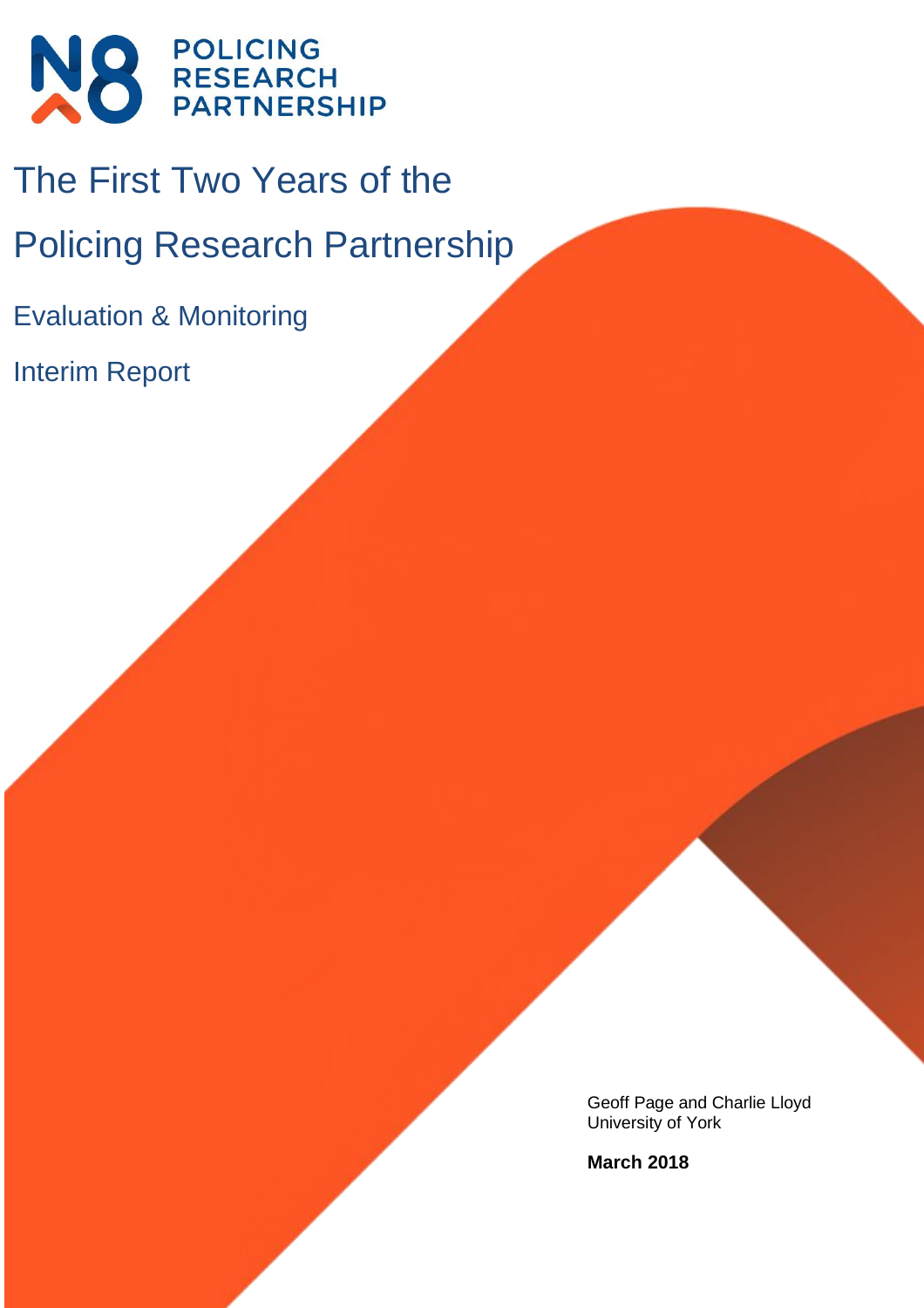| <b>Executive summary</b>                                   | $\mathbf{2}$   |
|------------------------------------------------------------|----------------|
| Key points                                                 | $\mathfrak{2}$ |
| <b>Introduction</b>                                        | 5              |
| The N8 Policing Research Programme.                        | 5              |
| <b>Methodology</b>                                         | 6              |
| Overview. The first two years of the N8 PRP Catalyst Grant | 7              |
| Events, opportunities and challenges                       | 7              |
| <b>Findings</b>                                            | 8              |
| The purpose and role of the N8 PRP                         | 8              |
| Partners' understandings                                   | 8              |
| The role of research-intensive universities                | 11             |
| Negotiating organisational priorities                      | 12             |
| Leadership                                                 | 13             |
| Introduction                                               | 13             |
| The project management team                                | 13             |
| The Steering Group and police pre-meet                     | 14             |
| Communications                                             | 17             |
| Building relationships and networks                        | 18             |
| Catalyst for relationship-building                         | 18             |
| Events                                                     | 19             |
| <b>Small Grants</b>                                        | 19             |
| Coproduction                                               | 20             |
| Defining coproduction                                      | 20             |
| Implementing coproduction                                  | 21             |
| Coproduction vs commissioning                              | 21             |
| Institutional penetration                                  | 22             |
| Negotiating organisational culture                         | 24             |
| Language                                                   | 24             |
| Timescales and updates                                     | 24             |
| Outputs                                                    | 25             |
| <b>Concluding thoughts</b>                                 | 26             |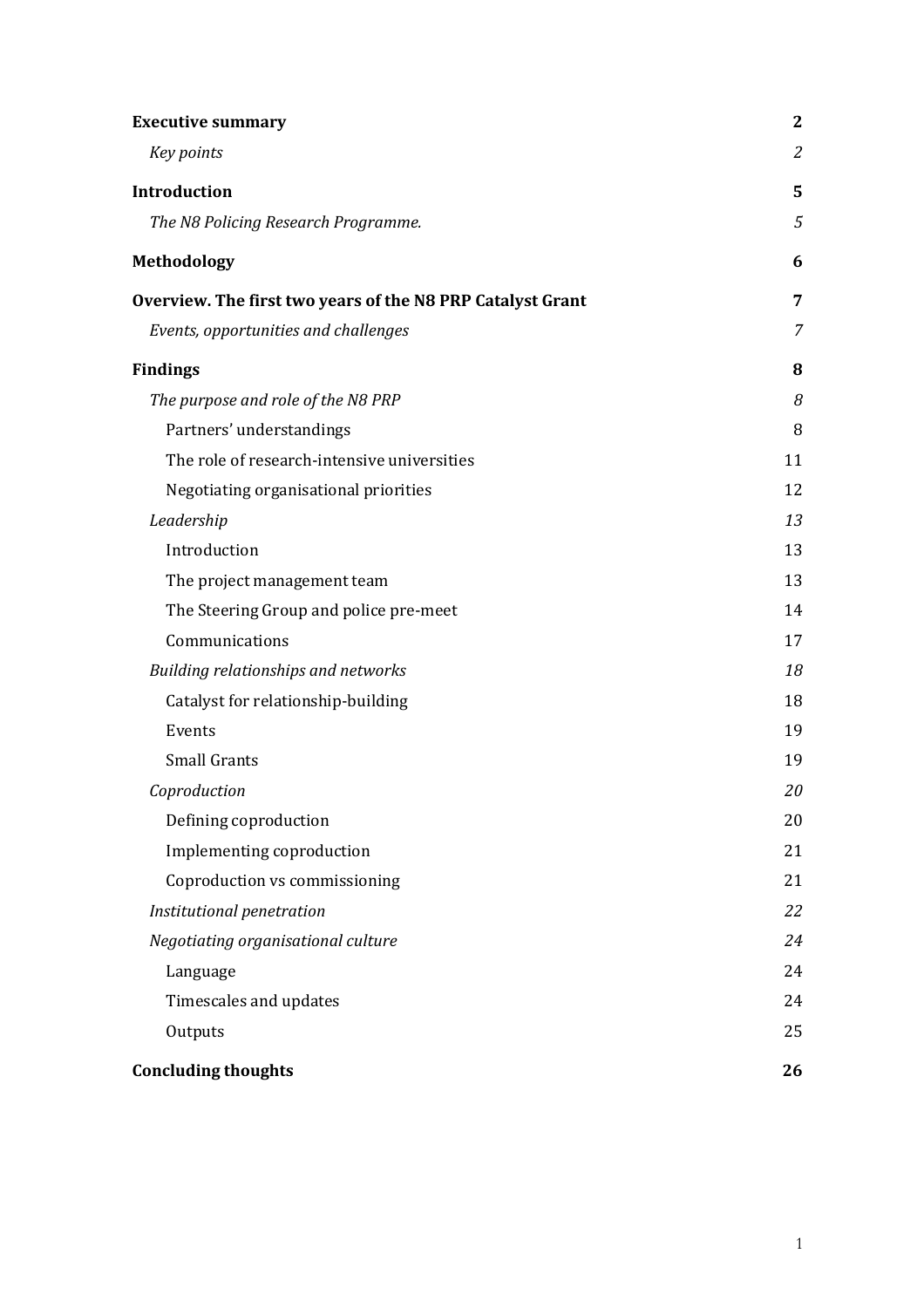# **Executive summary**

# **Key points**

This is the interim report of Evaluation and Monitoring strand of the N8 Policing Research Partnership (N8 PRP). The N8 PRP is a collaboration between 8 research-intensive universities, 11 police force areas (with representation from both Police and Police and Crime Commissioners), and 1 third sector partner. In 2015, the N8 PRP secured funding for a five year programme of activities, research and knowledge exchange work through a Catalyst Grant from the Higher Education Funding Council for England (HEFCE). Under the terms of the funding, the the programme of work is organised around a number of activity strands, each led by one of the N8 universities which is funded to manage and deliver against set objectives.1This report draws on 26 semi-structured interviews with policing and academic partners (mostly conducted between September 2016 and January 2017, though with some delivered over the subsequent year), focusing on the ways in which coproduction has been embedded within the governance and operations of the N8 PRP over the first two years of the Catalyst Grant (2015-17).

- The first two years of the Catalyst Grant were felt to have supported the development of trusting relationships between key partners, despite considerable turnover in both academic and police representation. This period was acknowledged to have required significant investment in building relationships, establishing trust and mutual understanding, developing procedures and, to a certain degree, a renegotiation of the framework and aims of the partnership.
- The purpose of the N8 PRP was widely seen as driving change in policing. Police partners understood this in terms of impact: aligning research with police priorities, creating practice guidance that could deliver swift results. Academic partners framed the N8 PRP in terms of processes – building capacities and relationships that could support ongoing change.
- Few of the N8 universities had strong pre-existing relationships with their local forces, and there was a concern that the N8 PRP should not replicate nor replace existing programmes, networks and structures between police partners and other academic institutions.
- N8 universities were felt to be particularly well-positioned to support quantitative research training, and to deliver programmes of applied research. Developing stronger partnerships with non-N8 universities was also seen as beneficial.
- Several police force areas found it hard to commit resources to the N8 PRP, due to ongoing organisational change or the need to manage multiple competing priorities.
- As the principal funding for the N8 PRP takes the form of a Catalyst Grant from HEFCE, this is allocated in the first instance to academic partners. Several police partners felt that this

<sup>&</sup>lt;u>.</u> <sup>1</sup> See: http://www.hefce.ac.uk/funding/catalyst/projects/leeds/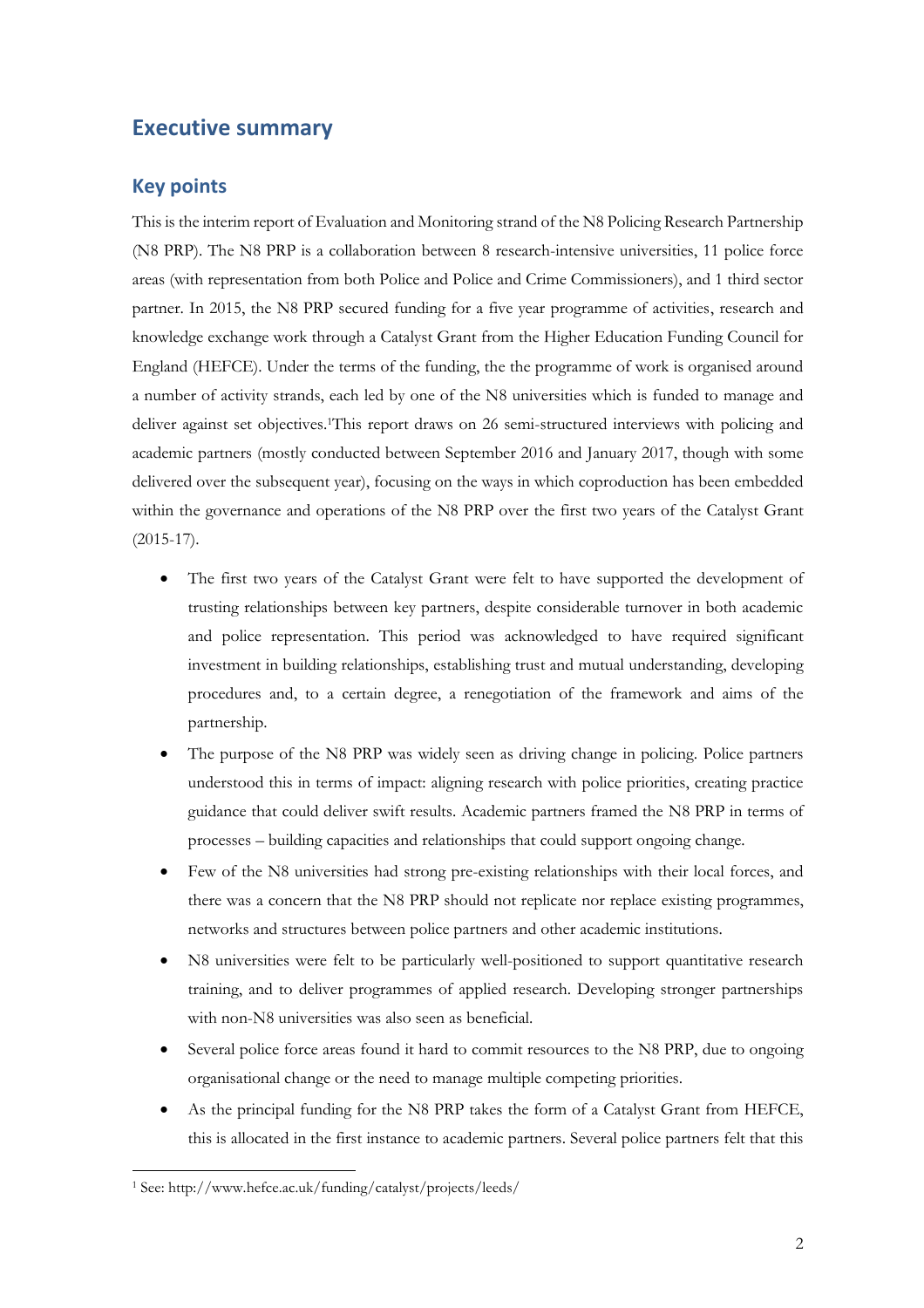led to inequitable ownership of the N8 PRP's operations and processes, particularly when compared to other collaborations that could fund both police and academic time.

- Quarterly Steering Group meetings comprise the 'decision-making engine of the [N8 PRP] partnership<sup>2</sup>. All academic, policing, and third sector partners are invited to attend.
- In bringing together all key partners, the Steering Group accentuated some of the challenges of partnership work. Tensions over ownership of the N8 PRP's operations and processes were particularly apparent, leading to several changes in the structure of the Steering Group over the first two years of the Catalyst Grant.
- All such changes to the Steering Group were attempts to ensure that academic and policing partners had an equitable say in proceedings. However, when all partners met together, police representatives felt disadvantaged by academics' language and their apparent familiarity with one another. When police partners met separately (and before the main Steering Group), academic partners felt unable to change key decisions which had effectively already been made.
- At the start of 2017, Steering Group meetings began to be co-chaired by police and academic partners. In ongoing work, the Evaluation strand will identify if this has supported a more equitable sense of ownership in N8 PRP partners.
- Very few academic or police interviewees felt that they had a clear idea of the N8 PRP's structure, or of progress across all strands. Policing partners wanted more regular, brief updates.
- Multiple new partnerships had been formed through the N8 PRP's events, facilities, and processes. Several police partners had drawn on the N8 PRP's online register of experts<sup>3</sup> to identify academics working in specific fields.
- The annual round of Small Grant awards was a particularly effective catalyst for new collaborations. Bids have to include at least one N8 University and one policing partner. Over half of our interviewees had formed new partnerships to bid for the first or second round of these awards.
- Genuine coproduction was seen as a worthwhile goal, but one that was hard to realise in full. Police partners widely viewed research as a product to be commissioned, with the N8 PRP providing a possible commissioning structure. Similarly, some interviewees thought the constraints of HEFCE funding implicitly steered academic strands towards independently creating products for passive police consumers.
- The extent to which information about the N8 PRP had been disseminated within partner organisations varied. Some Steering Group representatives had established robust systems for ensuring information was collated and disseminated within their organisation. However,

<u>.</u>

<sup>2</sup> N8 Policing Research Partnership (2017) *N8 PRP Annual Report 2016-17.* Available at: https://n8prp.org.uk/about\_us/annual-report-2017/ [last accessed 23rd December 2017]

<sup>3</sup> https://n8prp.org.uk/experts/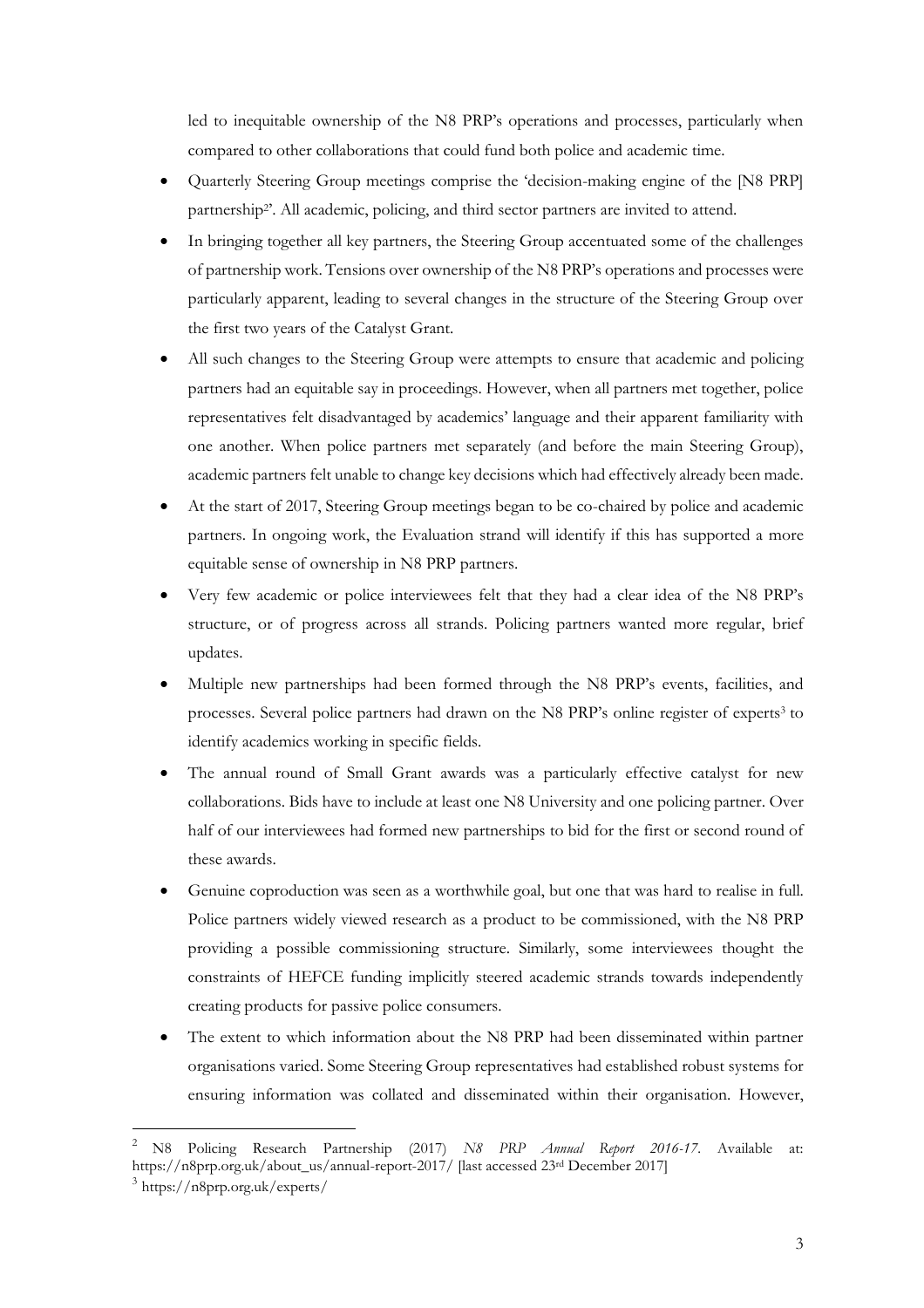several interviewees found it more difficult to 'sell' the N8 PRP to their colleagues, or to articulate clearly what the collaboration could offer.

 Cultural tensions were apparent in three main areas. Firstly, academic language was felt to inhibit police participation. Secondly, police partners expressed a strong desire for regular, succinct updates, with short-term turnarounds on all N8 PRP projects. Finally, police partners widely appreciated quantitative research, but were less clear about the benefits or role of qualitative studies.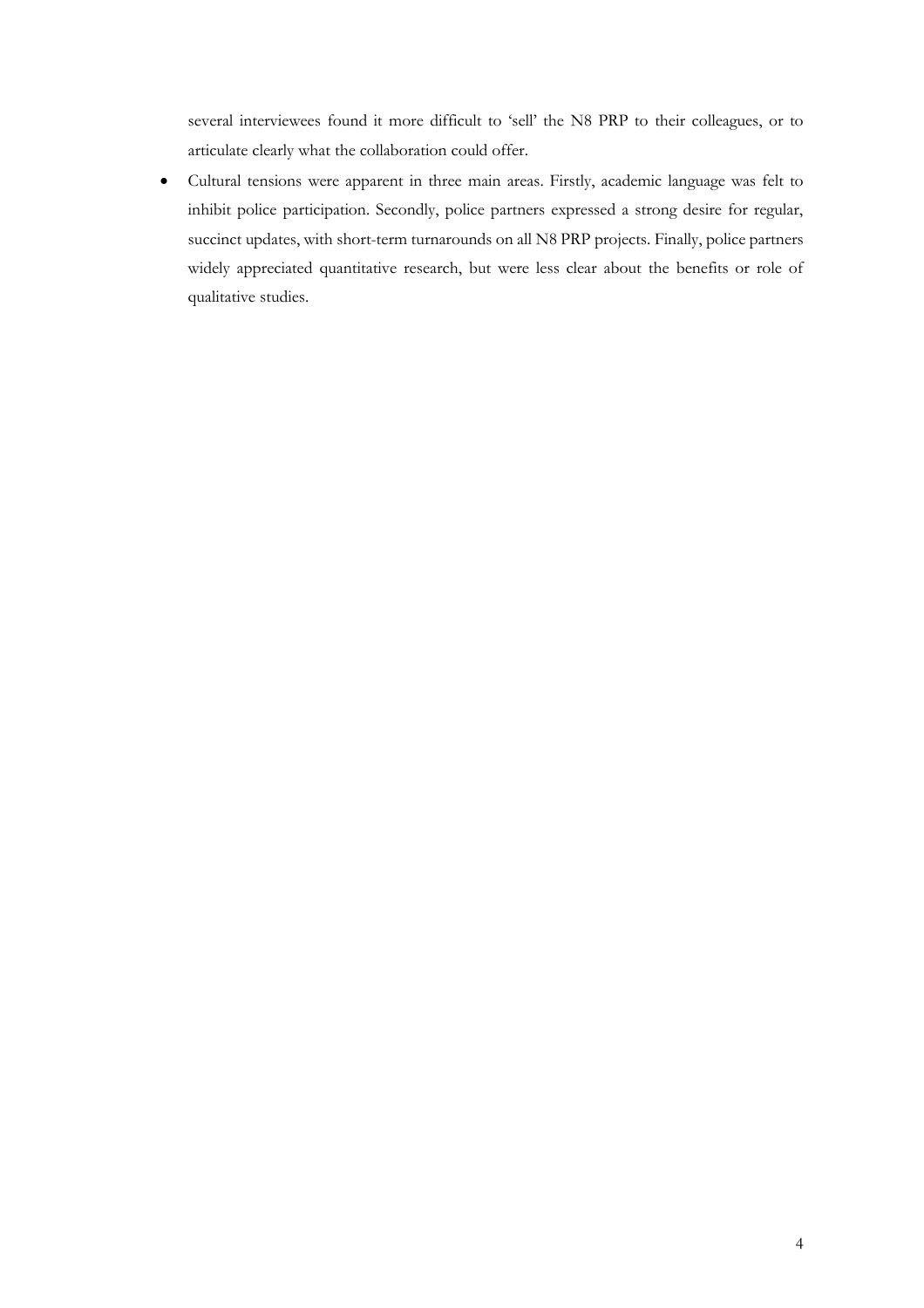# **Introduction**

### **The N8 Policing Research Programme.**

The N8 Research Partnership is a collaboration of eight research-intensive universities in the North of England. It seeks to…

- 1. Promote deeper collaboration between universities, business & society;
- 2. Establish innovative research capabilities & programmes of national and international prominence; and
- 3. Drive economic growth by generating income, supporting jobs and new businesses.

Early N8 programmes focused primarily on science, technology and engineering. However, in early 2013, a growing desire for a programme of social sciences research became apparent. This initially led to an ESRC-funded programme of work centred on coproduction (Campbell and Vanderhoeven 2016). Separately, the creation of Police and Crime Commissioners (PCCs) in late 2012 offered an opportunity to explore the possibilities of developing a collaboration centred on policing. Initial discussions among N8 researchers led to the development of working principles, purpose and rationale for collaboration across the N8 universities in the field of policing research and the establishment of the N8 PRP at an inaugural meeting with Police and Crime Commissioners and police partners in late 2013. Arising from this eight policing priorities were identified as a basis for collaborative work. This was followed by a successful bid for a College of Policing small grant then supported the production of eight evidence reviews, accompanied by a series of meetings and events across the North of England in early 2014. This was the first substantive undertaking of the N8 Policing Research Partnership (N8 PRP).

Supported by limited pump-priming funds from the N8 institutions, the Higher Education Funding Council for England's (HEFCE) Catalyst Fund was targeted as a potential source of continuing support for the N8 PRP. The Catalyst Fund supports innovative work in Higher Education institutions with the potential for long-term sustainability (HEFCE 2017); and offered a potential route to establishing a large-scale, enduring partnership between policing partners and academics. A  $f<sub>1</sub>$ 3m bid was consequently developed in mid-2014, with matched funding agreements from eleven force areas and one non-police partner (Your Homes, Newcastle) as well as from the eight participating universities. 4 The success of the bid was announced in February 2015, and the Catalyst-funded work of the N8 PRP began on 1st May 2015. The start of Catalyst funding marks the beginning of the work reviewed in this report.

The aim of the N8 PRP is…

<u>.</u>

'...[t]o encourage policing institutions to become learning organisations with reflexive cultures

<sup>&</sup>lt;sup>4</sup> With a combined value of over  $\frac{1}{2}$ . 2 million across the five years of the project.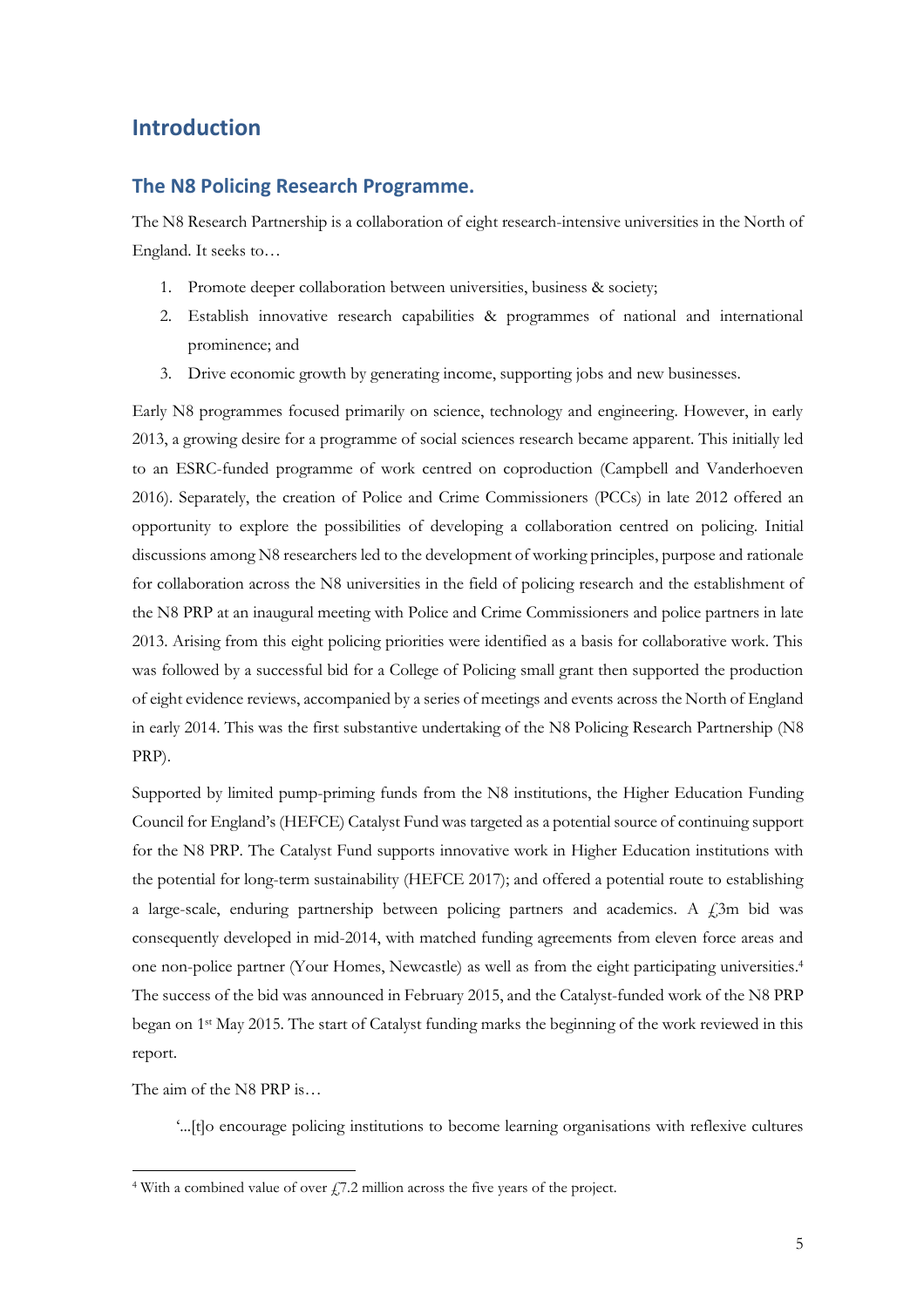and practices that value the generation, mobilisation and application of knowledge as well as to transform the ways in which researchers engage and communicate with policing partners in research production and dissemination' (N8 PRP 2017:7)

With an emphasis on driving change in both policing and academic communities, coproduction is positioned at the heart of the N8 PRP's processes and operations. To this end, the N8 PRP has nine activity strands. Each is led by an N8 higher education institution:

- 1. Governance and management (University of Leeds)
- 2. Policing Innovation Forum (University of Manchester)
- 3. Data analytics (University of Leeds)
- 4. People and knowledge exchange (University of Durham)
- 5. Research co-production (University of Newcastle)
- 6. Public engagement (University of Liverpool)
- 7. International programme (University of Sheffield)
- 8. Training and learning (University of Lancaster); and
- 9. Evaluation and monitoring (University of York)

Strand 1 includes the N8 PRP's Steering Group, which engages key stakeholders in the N8 PRP's decision-making processes, ensuring accountability and oversight. Strand 9 centres on evaluating the impact and monitoring the processes of the N8 PRP. Strands 2-8 are designed to 'catalyse' enduring relationships between policing and research partners through events, programmes of coproduced research and knowledge exchange, and the development of products and systems with the capacity to facilitate real-world change. Many of these are interlinked. For example, the theme of the annual Policing Innovation Forum (Strand 2) is also the primary focus of the annual round of Small Grants (delivered by Strand 5). Similarly, Data Analytics (Strand 3) and Training and Learning (Strand 8) have collaborated on programmes of work designed to upskill police data analysts. Full details of the strands can be found in the N8 PRP's annual reports<sup>5</sup>, with regular updates, links to publications, and a calendar of events provided on the N8 PRP's website<sup>6</sup>.

# **Methodology**

The leadership of Strand 9 changed in July 2016. The strand's deliverables had originally centred on commissioning external evaluations of the N8 PRP's operations and processes. However, a decision was then made to make best use of resources and embrace opportunities for flexibility by taking initial evaluation and monitoring work in-house. To this end, a part-time research fellow started evaluation and monitoring work in August 2016.

-

<sup>5</sup> Annual reports are hosted on the N8 PRPs website: www.n8prp.org.uk

<sup>6</sup> www.n8prp.org.uk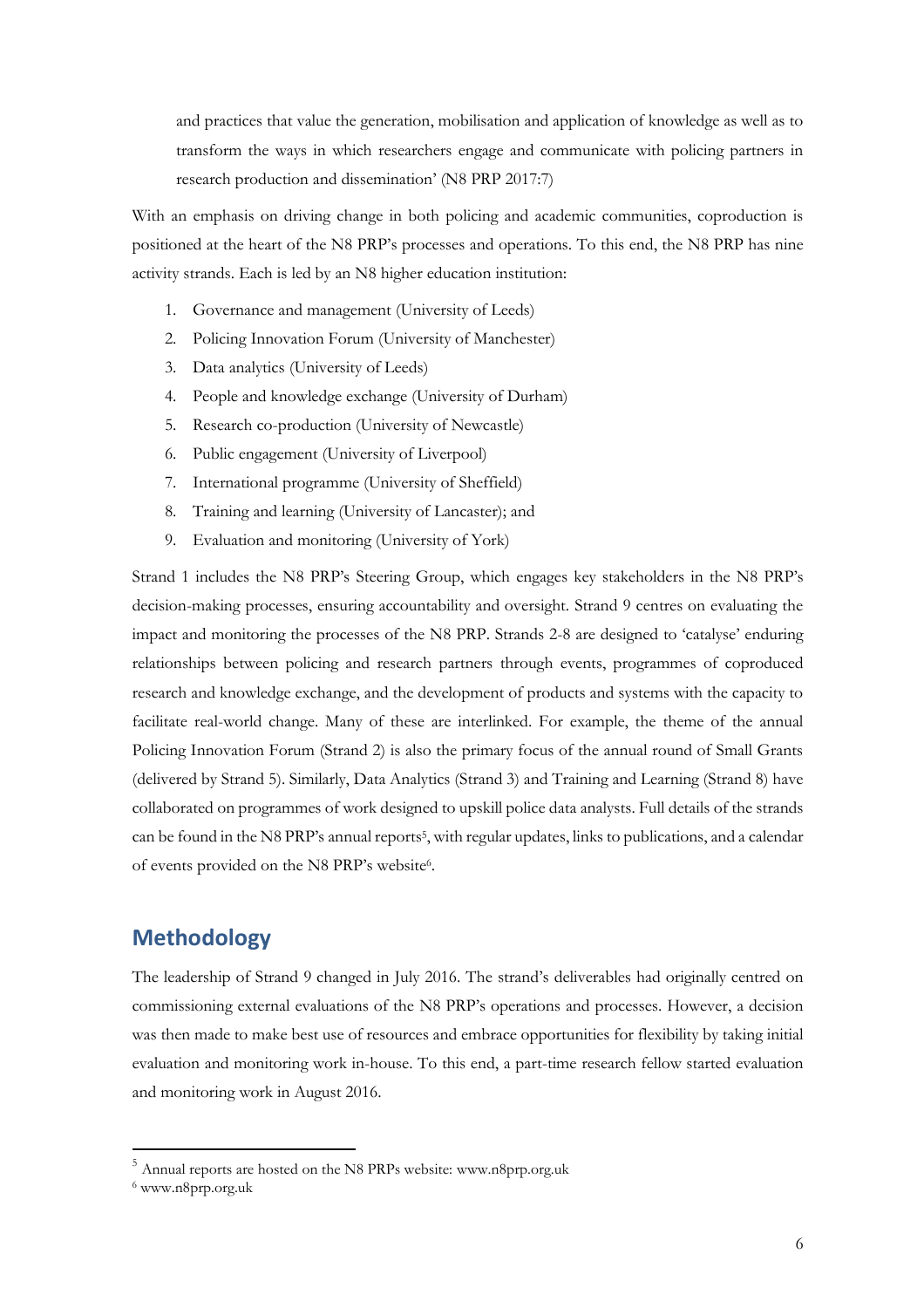This report draws on a round of semi-structured interviews, conducted with members of the N8 PRP's Steering Group. This included 11 interviews with N8 university partners, covering all strand leads; 12 interviews with police partners from 8 force areas; two with representatives of the Office of the Police and Crime Commissioner; and one with a College of Policing representative. Most interviews were completed between September 2016 and January 2017.

Interviews focused on the evolution of the N8 PRP over the first two years of Catalyst funding, and the ways in which coproduction has been embedded within its governance and operations.

Interviews lasted between half an hour and 90 minutes. All interviews were digitally recorded, and fully transcribed. Transcripts were then manually coded.

# **Overview. The first two years of the N8 PRP Catalyst Grant**

# **Events, opportunities and challenges**

The first two years of the N8 PRP presented both opportunities and challenges.

In terms of opportunities, the first two rounds of small grants acted as a catalyst for the formation of multiple small partnerships, whilst several one-day events (including two Policing Innovation Forums and the first Knowledge Exchange Conference) were widely identified as exemplary opportunities for sharing best practice and networking. Sheffield also completed the International strand's main event, a three-day conference entitled *Working with the Police on Policing.* Across other strands, eight N8 PRPfunded PhD studentships were advertised, and commenced; and a People Exchange partnership between Durham Constabulary and Sheffield University saw the completion of *The Feasibility of Undertaking Restorative Approaches with Serious and Organised Crime Offending.* (The police staff member who participated in this project subsequently started a PhD.)

For police partners, there was also a strong sense that the N8 PRP arrived at a serendipitous time. Several force areas had little prior experience of academic partnership, and had been looking for opportunities when the invitation to participate arrived:

'I think [the N8] has been the most influential of all of the work that we've done. But I think what's happened is, it's almost like right place right time. We were looking for something. N8 came along' (Police).

The sheer size of the venture also offered benefits. As one interviewee commented, the N8 PRP had triggered 'a paradigm shift' in their ways of working 'because of the scale of things' (Researcher).

In terms of challenges, whilst considerable churn had been anticipated amongst police partners, high turnover amongst academics was unexpected. Three strands had partial changes to leadership teams or temporary changes of strand lead. Three further strands changed hands entirely (in one case, experiencing five strand leads in 18 months), and new strand leads were not necessarily familiar with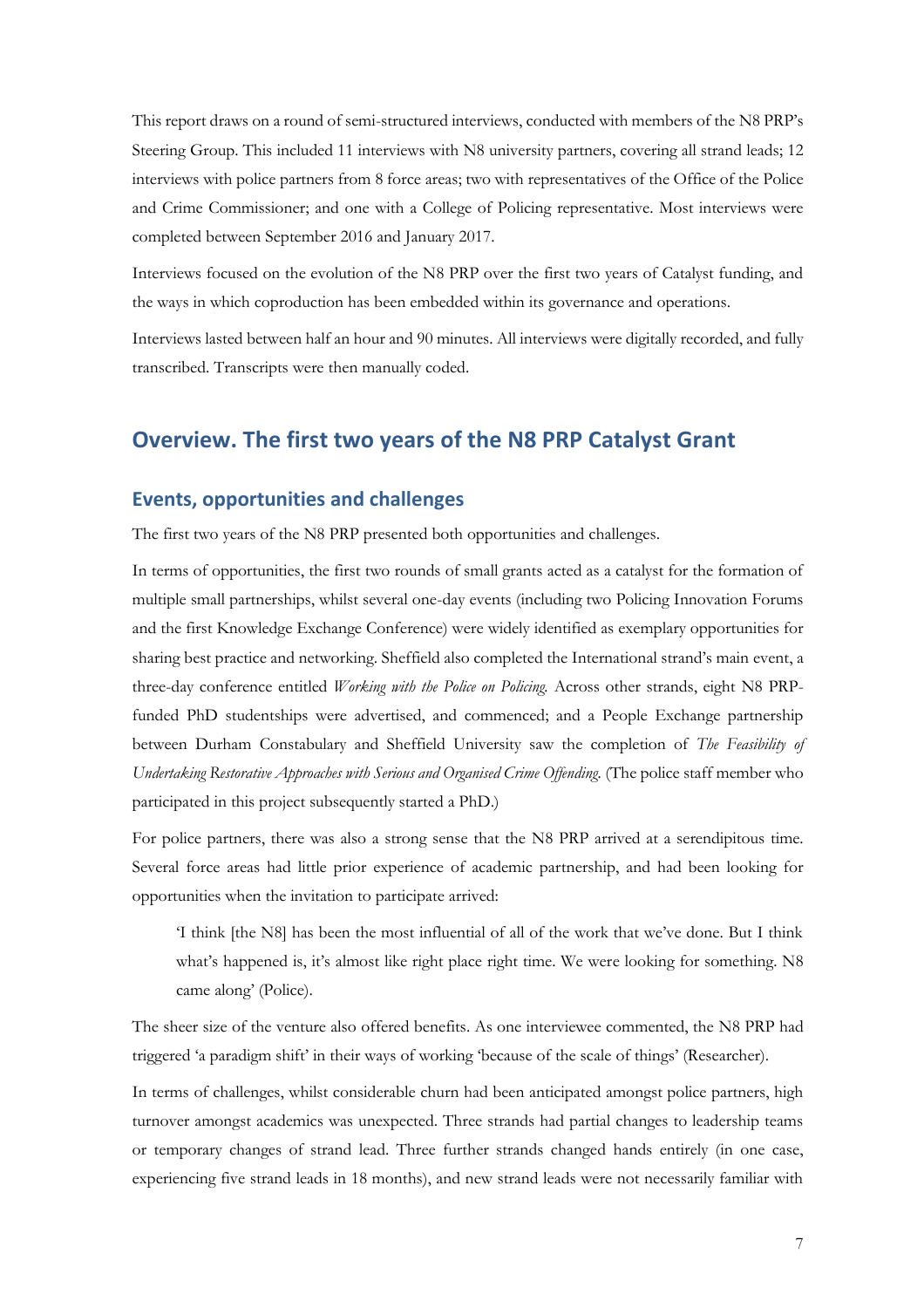their predecessor's plans or with the objectives set out within the Catalyst grant:

'I became aware from [the N8 PRP management team] that there were certain things that they saw as deliverables. And my sort of response to that was "well, this is news to me. And I've not seen the strand going in this direction since I was the lead…" So now I am the lead I'm going to have to work that out' (Researcher).

Each such change led to a period of readjustment before progress could continue. Some deliverables had to be rescheduled.

In broad terms, the first two years of the N8 PRP also proved to be a time of growth and development. As one academic partner reflected…

'It's taken about a year for people to trust people, to establish a relationship with people, to know what we're talking about, to know what we're thinking about' (Researcher).

Leadership structures changed and evolved, as ways of meeting the needs of both police and academic partners were sought. Several key, senior force representatives withdrew following promotion, or retired; and the N8 PRP's only third sector policing partner (Your Homes Newcastle) appeared to withdraw, attending no events or meetings in 2016-17. Levels of attendance from the Offices of Police and Crime Commissioners at Steering Group meetings have also remained low. Nonetheless, interviewees generally thought that the N8 PRP had done well in its first two years, in the face of huge organisational complexity:

'I hope you've got a pretty positive picture. With a few critical edges. Because that's what we were trying to give you anyway. It is a remarkable achievement to have set up the N8 policing research partnership. You know, looking at where it came from to where it is now, in a short space of time, it is remarkable that it's happened' (Researcher).

'I don't think we've probably got where [the N8 PRP director] would like to be as fast as [he] would like. But I think anything where you're bringing such a huge number of organisations together and you've had all these different people, it is going to take a bit of time for people to sort of feel comfortable with each other and say what they think and what they don't think and get the right people round the table' (Police).

# **Findings**

## **The purpose and role of the N8 PRP**

## **Partners' understandings**

Interviewees largely agreed that…

'The main reason for [the N8 PRP] is to try and change policing' (Researcher).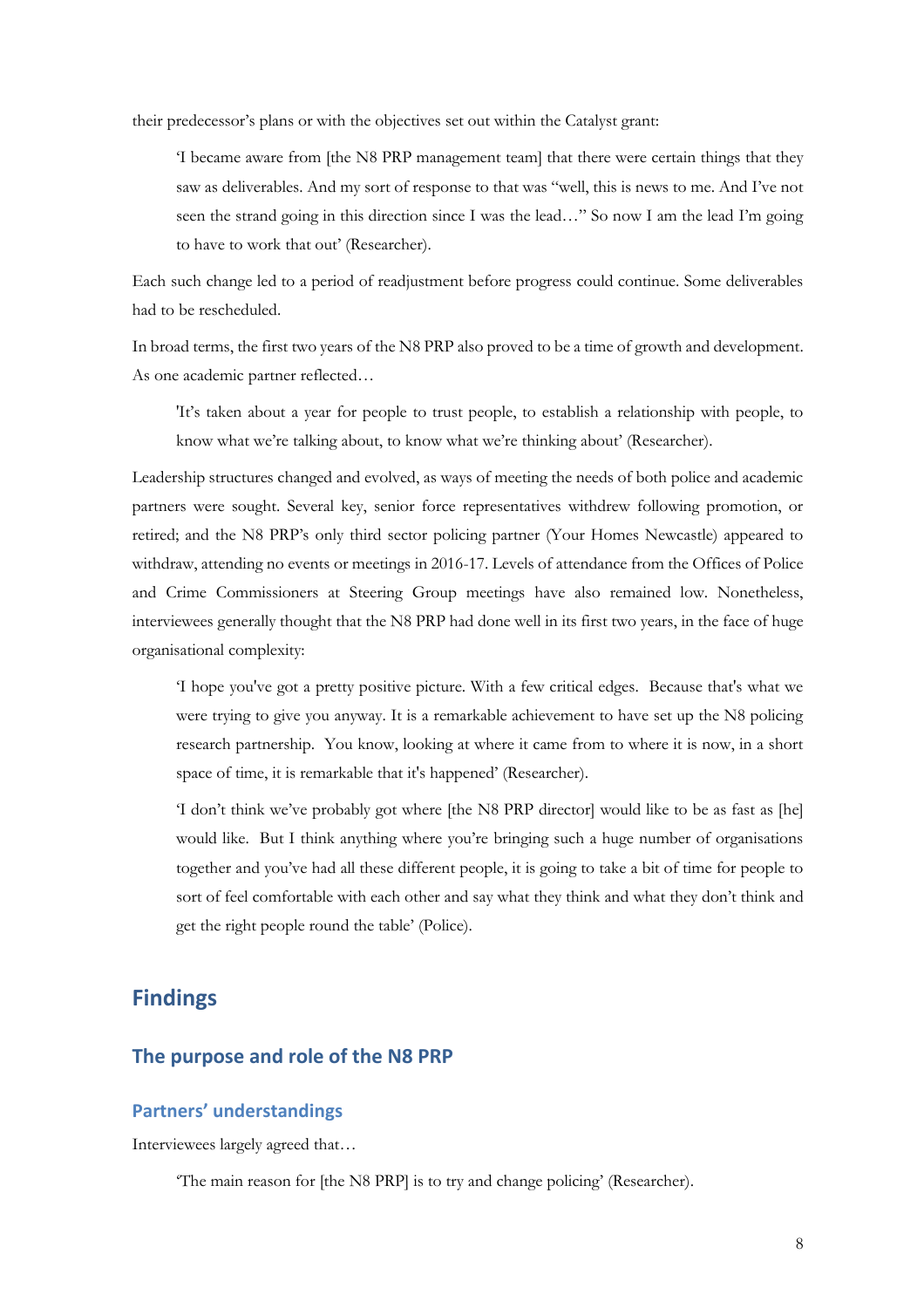However, police and academic partners held differing views on the nature of desired change and the means by which it was to be achieved.

Policing partners widely framed research as an unproblematic enterprise, capable of delivering clear evidence that could be harvested to improve policing practice. Within this understanding, the central purpose of the N8 PRP was to identify…

'…how we could exploit academia to help us deliver policing, a more evidence-based approach' (Police).

More succinctly, the purpose of the N8 PRP was envisioned as aligning research with policing priorities, and ensuring that findings were communicated effectively to police partners:

'You have to find a way to ask the police forces: "what is it that's keeping you awake at night at the moment? What is it?"' (Police).

'You've got your 8 or 9 strands of work, N8 are trying hard to ensure that those are directed towards policing priorities' (Police).

For a handful of interviewees, a focus on swift delivery and immediate priorities was connected to a broader recognition that the N8 PRP might be well-suited to targeting 'the very long-term strategic pieces of work' (Police). However, at the heart of every police interview was an emphasis that any and all aspects of the N8 PRP must be oriented towards providing real-world, deliverable outputs and impacts:

'We want to ensure that when we do the work we use it in force, so we don't go on an odyssey of learning and then just put the paper on top of a desk and it never gets used in policing' (Police).

'If we don't nail this… gap between research and implementation into practice, you're in danger of just writing things which are interesting and on the periphery' (Police).

Theoretical research, or research without direct practical implications, were not seen as valuable.

Notably, no police interviewees talked about changing academic culture, and few described research or evidence as complex, problematic, or potentially contradictory. Rather, the emphasis tended to be on securing the right products or the right focus from academics who were sometimes prone to engaging in 'odysseys of learning'; but who nonetheless had clear potential to 'deliver the goods'.

Contrastingly, academic partners described the N8 PRP's purpose and goals primarily in processoriented terms. Accounts most commonly centred on relationship and capacity building:

'[The N8 PRP] is a developing of networks and partnerships to exchange knowledge and skills and presumably, well hopefully, go forwards into the future' (Researcher).

'I see the programme about starting to standardise academics' relationships with the police as well and doing research that is important and relevant to them that we can get embedded into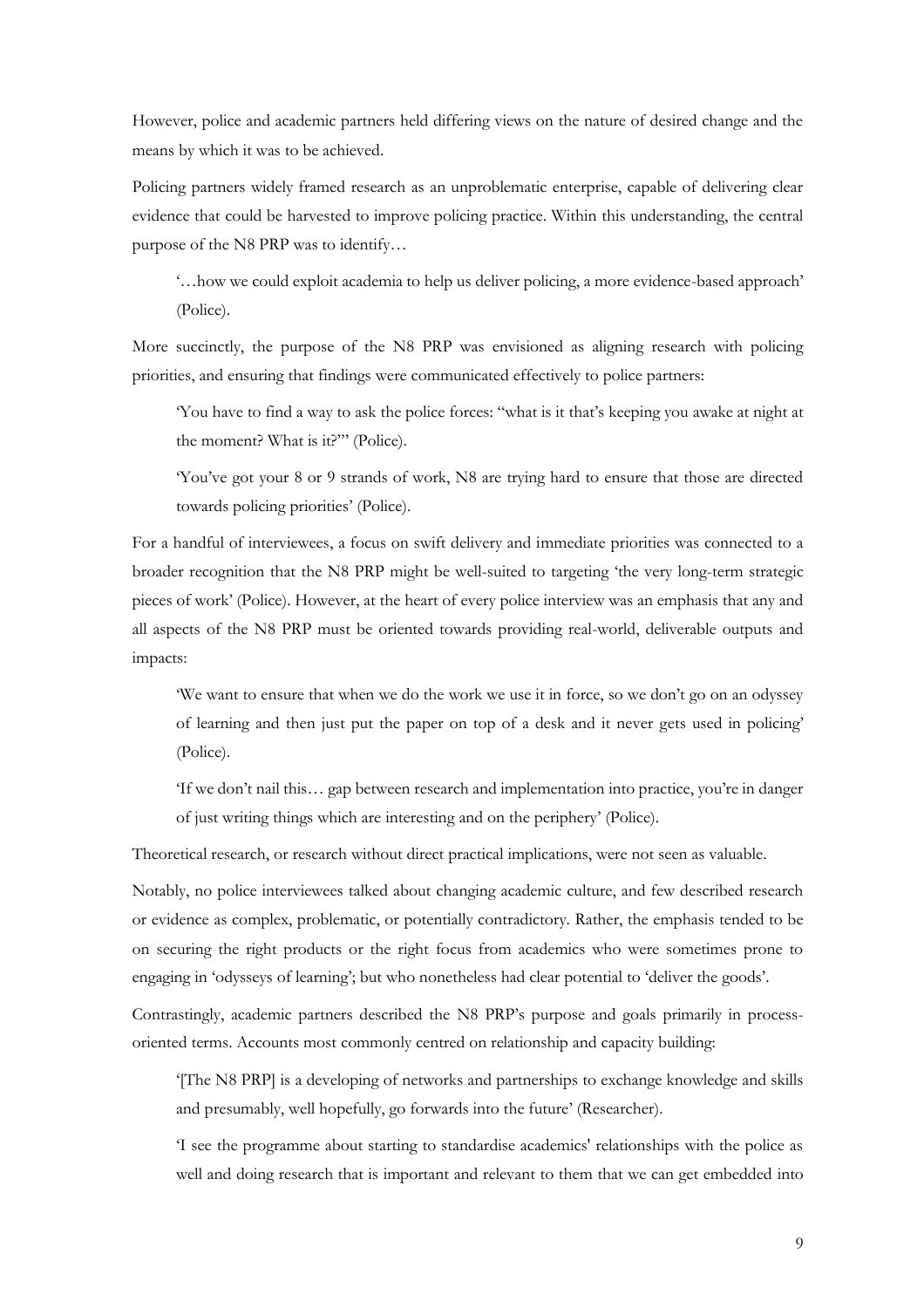practice more clearly. So really it's about bringing them together and beginning to speak each other's languages a bit better and things' (Researcher).

Closer working relationships were seen as central to driving organisaitonal change and harmonising academic and police processes and goals. This, in turn, could facilitate better-targeted research questions, and streamline investigations:

'It is about the translating of these services in practice, a set of better research questions, more involvement, much closer working relationships, standardised practices, standardised policies across universities and across policing' (Researcher).

Thus, although academics widely understood the N8 PRP's goal to be 'actually improv[ing] policing in the broadest possible sense' (Researcher), few tied this to the specific outputs that dominated police accounts. Indeed, several academic partners saw the N8 PRP as having an essential role to play in complicating the relationship between evidence and practice. Where police interviewees were generally seeking clearer evidence bases that could drive direct change, from this perspective...

'…if people want hard, certain evidence, that actually means saying 'well we can't necessarily deliver that.' And talking about that, and exploring the reasons' (Researcher).

Within this context, 'improving policing' also involved disrupting the direct link between research and practice that police interviewees identified as their main priority.

Finally, several academic partners were clear that police operational priorities could not and should not steer the N8 PRP's processes. Firstly, because policing priorities often centred on immediate operational concerns or pressing political issues, and so were a poor fit for research timescales:

'The strategic timescales for very senior officers tends to be set by political priorities and government timescales… And those things are where action has to be taken, for example, for the inspectorate, within the next nine months. Whereas that is not the research timetable. That is the knowledge exchange timetable' (Researcher).

Secondly, because academic independence was essential for the N8 PRP's effective functioning:

'We're not an arm of the police, we're not the servants of the police in this… Any kind of notion of our relationship has to be some kind of marrying about what's in our interests and what they're seeking to do. We're just not pursing what they want to do, which is always a difficulty when you say let's think about what your priorities are' (Researcher).

Whilst police and academic partners saw the N8 PRP's purpose in similar headline terms (changing policing), they understood the nature of desirable change and the means by which it would be delivered differently. These dissonant understandings were arguably reflected in multiple other areas of the N8 PRP's operations.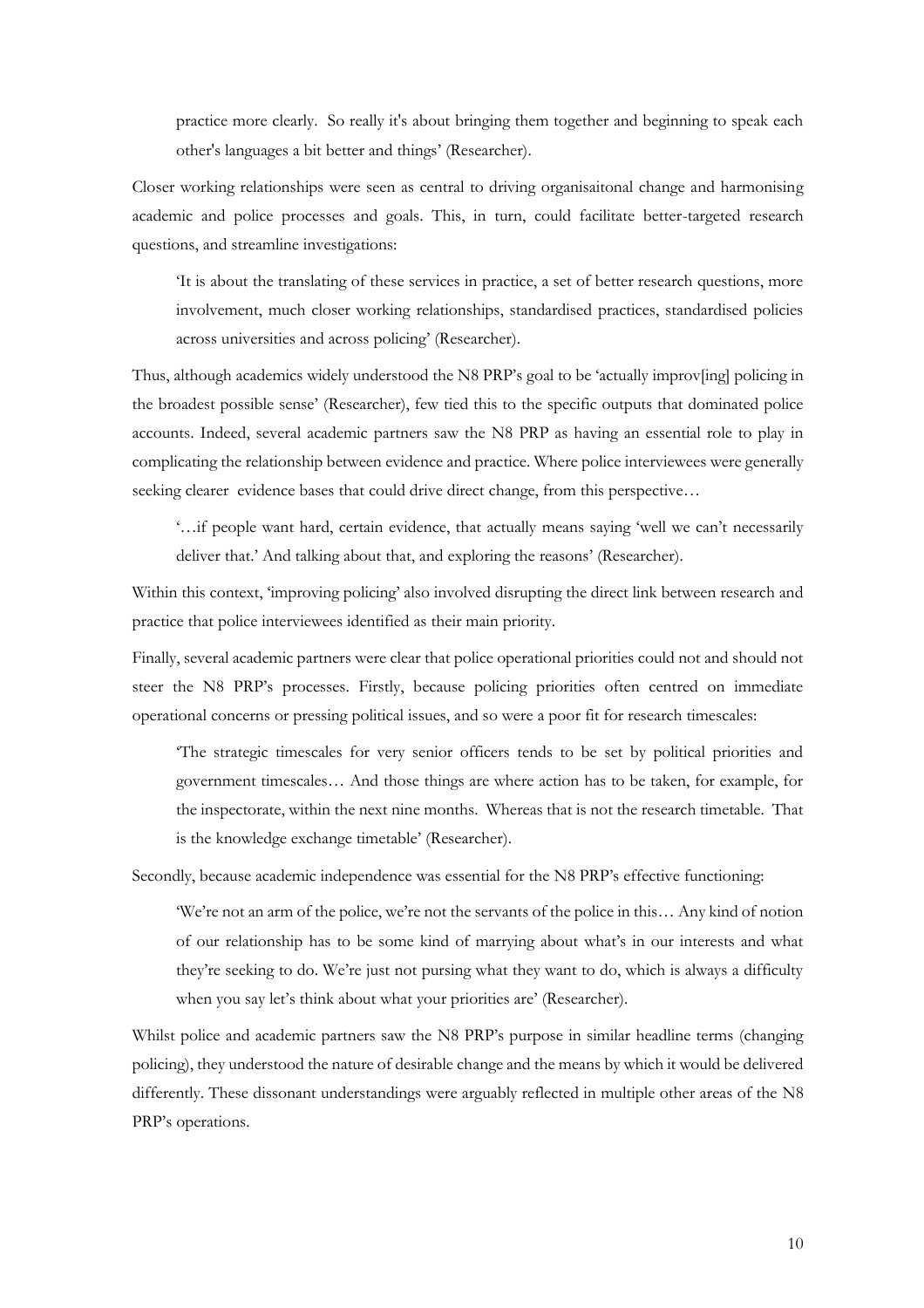#### **The role of research-intensive universities**

Because of their focus on research, many N8 institutions had no strong pre-existing relationship with their local force area. As one academic partner describes...

'…the institutions that are involved in N8 are probably those that have the least networks and relationships with practice, 'cause they're not the institutions that are doing degrees in policing or nursing or teaching' (Researcher).

Contrastingly, many forces had pre-existing relationships with non-N8 universities that were heavily involved in training and learning for police practitioners. One force, for example, had…

'111 active students on different programmes of work [with four universities]' (Police partner) Just four were based in N8 institutions.

In this context, there was a real concern that the N8 PRP should ensure that it was neither replicating nor replacing existing programmes, networks and structures:

'I think it's difficult, the link into the non-N8 academic partners is difficult… We have to recognise that the police services have got their own relationships there which work well, and the question is, "how do we support those relationships, how do we support what's there already?"… So it's not seen as something else, a big machine in the corner which is suddenly a land grab and empire grab by the N8s to try and cut out the rest' (Researcher).

As such, partners identified potential areas where the N8 PRP could ensure a distinctive contribution. Firstly, by delivering excellence in applied research, preferably in partnership with new universities:

'I don't think Russell Group are into or should be into foundation level training development. We should be at the more strategic level, senior leadership, applied research. But we should not do it in a vacuum, and we should be very closely linked to the applied research universities and the teaching universities such as UCLAN, University of Chester, University of Wolverhampton, and others' (Researcher).

Secondly, the quantitative skills base of research-intensive universities had the potential to support both police forces, and new universities. Two strands – data analytics, and training and learning – were thought to offer particular promise here:

'I would say there's an absence of skills in quantitative criminology in general? … At those more practice focused universities, more so. And I think the biggest wins could be in data analytics… [T]here are [also] some excellent statisticians, geographers that actually could be doing different stuff, stuff that is different to those other universities and what they are doing and that could actually be a unique selling point of the N8' (Researcher).

Significantly, collaboration beyond the N8 was seen as integral to achieving these ends.

Indeed, a non-restrictive approach to partnership was apparent in several areas of the N8 PRP's work.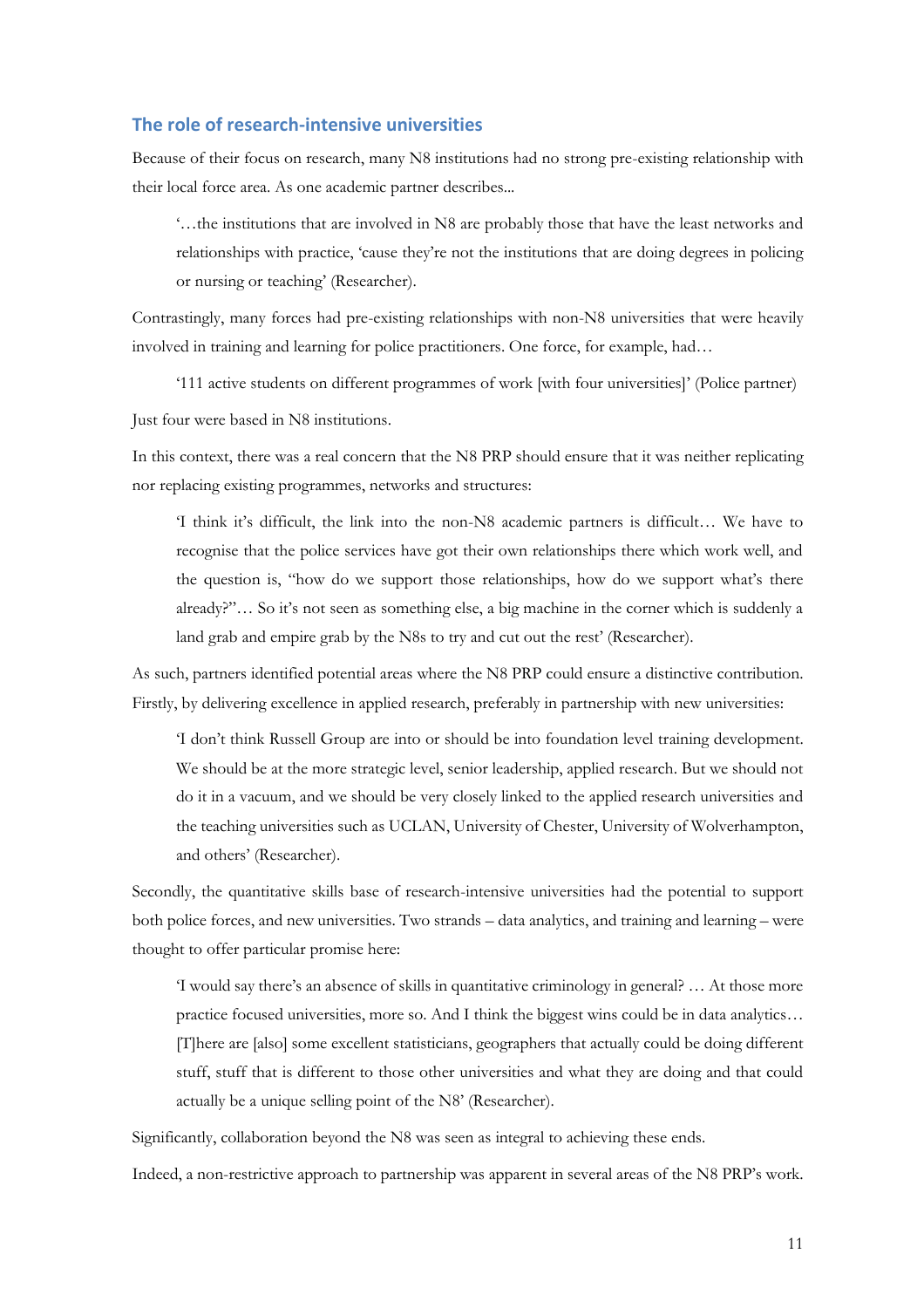For example, wide attendance from non-N8 partners (and non-N8 PRP force areas) was secured at N8 events; the small grants process gives 'strong preference' to applications that '[i]ncorporate Non-N8 HEI partners or policing organisations beyond the members of the N8 PRP'; and robust representation from non-N8 institutions is embedded within the governance arrangements of some strands, and for the N8 PRP as a whole<sup>7</sup> .

#### **Negotiating organisational priorities**

-

For policing partners, one of the major barriers to full engagement with the N8 PRP was organisational change. One force had received a series of negative HMIC inspection reports, and this made it extremely hard to focus on longer-term priorities:

'[The N8 PRP] is obviously fitting it in amongst a whole host of other priorities. And as a force that's had some issue with HMIC inspection gradings recently, and has got some genuine operational challenges, it's been "how do you fit this in amongst everything else?" The biggest challenge is not really about lack of will. It's about lack of resourcing to do it because everybody is so busy dealing with the day job and the initial priorities' (Police).

Equally, changes in chief constable (or the imminent arrival of a new chief constable) made it impossible for some forces to confidently commit resources to the N8 PRP:

'I've been trying to initiate and trying to keep [research and training buy-in] ticking over by myself basically and appealing to each new ACC as they come along. We are trying to find the right sponsor, senior sponsor who would actually run with this and give me a bit of support' (Police).

Academic partners identified a separate set of issues. N8 PRP funding was allocated to N8 institutions, with institutions identifying appropriate staff members as strand leads. This created an unusual situation, wherein nearly half of all academic interviewees did not identify themselves primarily as police researchers.

'I wouldn't have put myself forward for it because I don't think I'm… in fact, I did mention this at the time, I'm not a policing person' (Researcher).

Often, such interviewees nonetheless described an enthusiastic and committed buy-in to the N8 PRP. However, particularly when time was tight and workloads became unmanageable, there was a risk that the N8 PRP could be deprioritised:

'If push came to shove, I'd say not this isn't the research I want to be doing right now because I've got this other thing going on' (Researcher).

For both police and academic partners, some tensions between individual and organisational

<sup>7</sup> For example, Data Analytics and Training and Learning both have non-N8 HEIs engaged in an advisory capacity, and in the delivery of training; whilst Strand 1 has wide representation from practitioners and academics embedded within its International Advisory Board.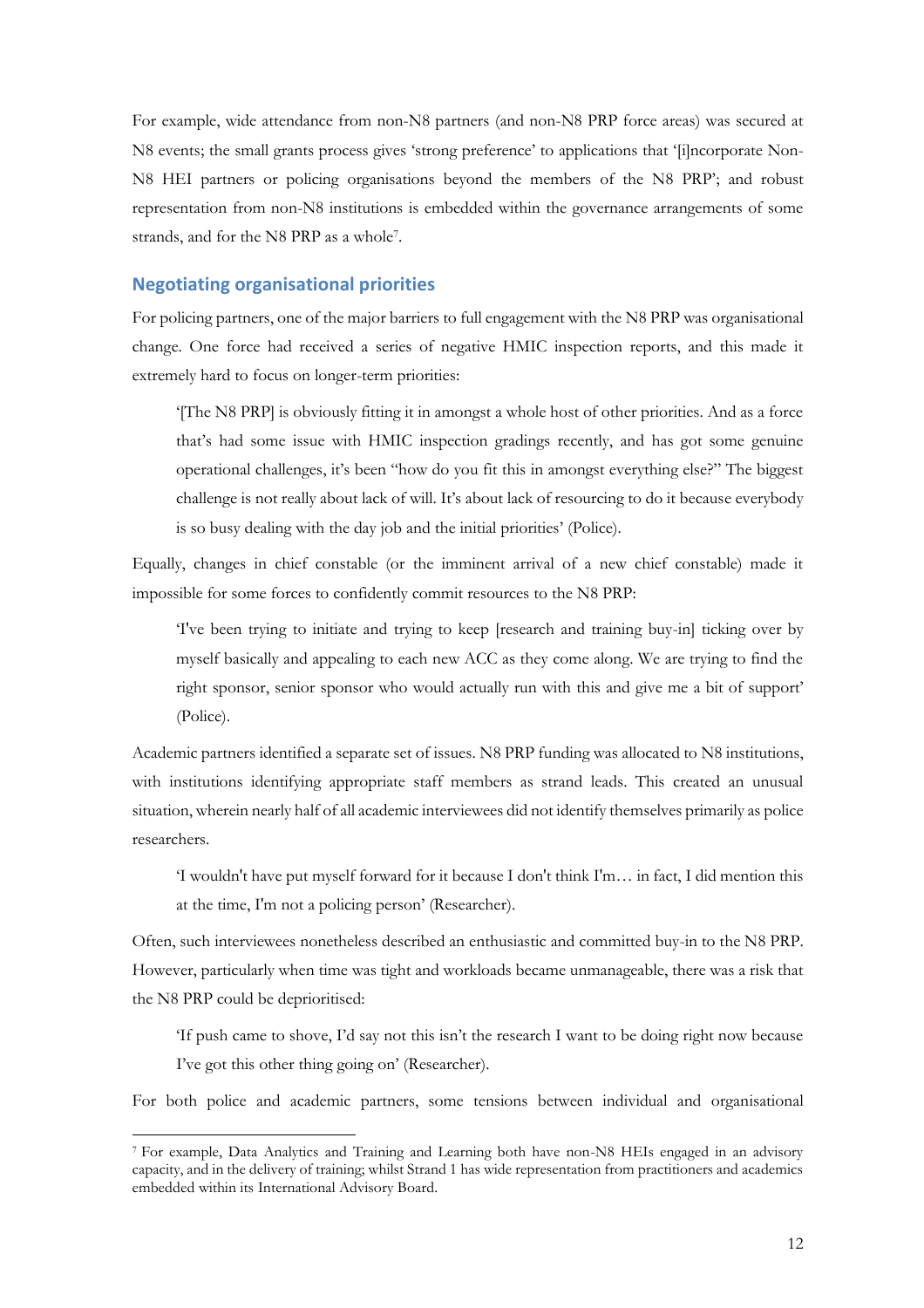commitment to the N8 PRP were thus apparent.

# **Leadership**

#### **Introduction**

The N8 PRP has three governance structures: the international advisory board; the Steering Group; and the management team. We focus here on the project management team and Steering Group<sup>8</sup> .

#### **The project management team**

The core project management team consists of:

- Project Director and two Deputy Directors
- Project Manager and Events Assistant
- Academic Strand Leads from each partner institution<sup>9</sup>

A small number of strands – notably, Data Analytics – embedded police partners within their governance arrangements, though the potential extent of shared governance is constrained by HEFCE funding (which only allocates resources to Higher Education institutions). Police interviewees were not necessarily aware of the constraints attached to HEFCE funding, but could see the clear dominance of academics within the N8 PRP's leadership team. This led to some frustrations, and unfavourable comparisons with other collaborations<sup>10</sup> with visible shared leadership structures:

 $T$ he Open University<sup>11</sup> are a little bit more inclusive with their policing partners. They have very very clear lines of communication. The policing partners and the academics work very very very closely together and that's very demonstrable and you see that at the Steering Group and they have very regular lines of communication and events with the whole' (Police).

Keele's Policing Academic Collaboration<sup>12</sup> was endorsed in similar terms.

Drawing on such experiences, over half of police interviewees wanted clearer representation within the PRP's management team. Not all of these were feasible: for example, a call for N8 PRP-funded police posts:

'If it just took one full time post from a policing perspective from the funding that you've already got, I actually don't think it would make a dent in your funding. And it would free up an awful lot of uncertainty, doubt, feeling of frustration, delay in getting things done properly' (Police).

<u>.</u>

<sup>&</sup>lt;sup>8</sup> We have not attended any advisory board meetings, and no interviewees commented on the role or operations of the advisory board in any substantive depth.

<sup>9</sup> N8 Policing Research Partnership (2017) *N8 PRP Annual Report 2016-17.* Available at: https://n8prp.org.uk/about\_us/annual-report-2017/ [last accessed 23rd December 2017]

<sup>&</sup>lt;sup>10</sup> For example, those funded by the Police Knowledge Fund.

<sup>&</sup>lt;sup>11</sup> In a collaboration supported by the Police Knowledge Fund

<sup>&</sup>lt;sup>12</sup> Also funded by the Police Knowledge Fund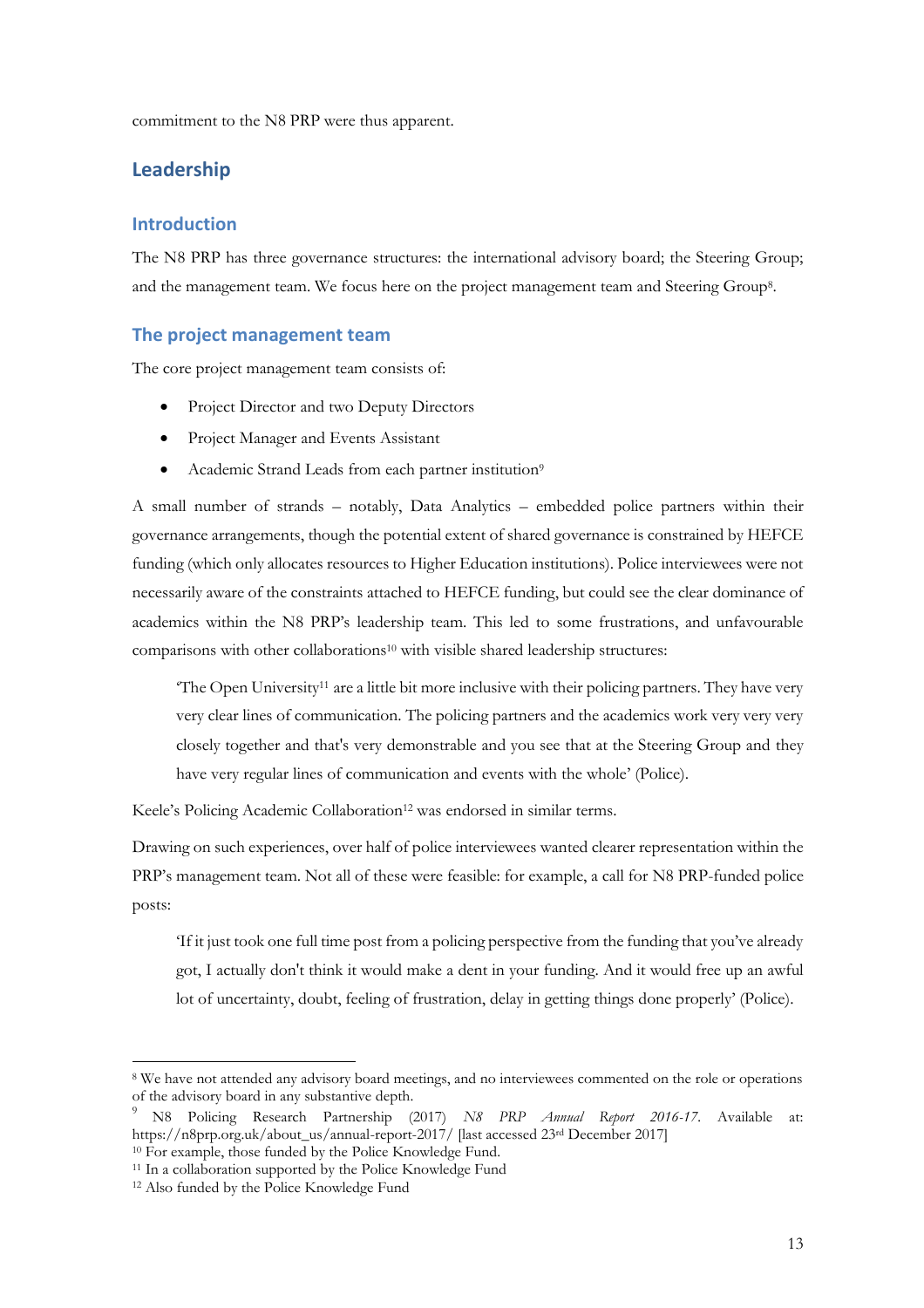However, other suggestions were deliverable. For example, a suggestion for mirroring, with police partners volunteering to support academic strand leads whilst ensuring their police colleagues were informed about any substantive developments:

'It would be good for me to have a link on [my strand]. So I guess [Research Coproduction Strand lead at Newcastle] would probably think, well, it would be good for me to have a link on research, and [Data Analytics Strand lead] at Leeds would probably think, well, it's good for me to have a link on data warehousing, for example. So perhaps there's a need to look at the structures and have it better mirrored… I think there's a strong argument to consider mirroring from police partners to academic' (Researcher).

Police interviewees were universally positive about this possibility; though some were concerned that it could have unsustainable resource implications for officers who were already overstretched.

Beyond strand leadership, the central project management team were described in highly positive terms by several strand leads. Support for events was seen as outstanding:

'The support that I've had from the project team at Leeds has been phenomenal, and I pay tribute to both [the project manager] and [the events coordinator] for their enthusiasm and their involvement. There's absolutely no way we'd have got it to the stage that we have now without their support… That's been one of the real strengths of the project' (Researcher)

Nonetheless, some concerns about communications were raised; these are documented below (See [Communications\)](#page-17-0).

### **The Steering Group and police pre-meet**

Interviewees for this report were drawn from Steering Group representatives. As such, they were able to offer particular insights into the 'decision-making engine of the partnership'<sup>13</sup> as it evolved.

Steering Group membership comprises 11 force representatives, 11 representatives from the Offices of Police and Crime Commissioners, 9 academic partners, and 1 representative from Your Homes Newcastle. At the outset, there was consequently an expectation that academic partners would be in a minority (N8 PRP 2015).

Despite this, police representatives initially felt disadvantaged at Steering Group meetings. They described a strong sense that…

'The academics obviously have worked together previously… And… had a common agenda and a perception of what the N8 was there to achieve' (Police).

Contrastingly, forces had few such networks. Consequently…

-

<sup>13</sup> N8 Policing Research Partnership (2017) *N8 PRP Annual Report 2016-17.* Available at: https://n8prp.org.uk/about\_us/annual-report-2017/ [last accessed 23rd December 2017]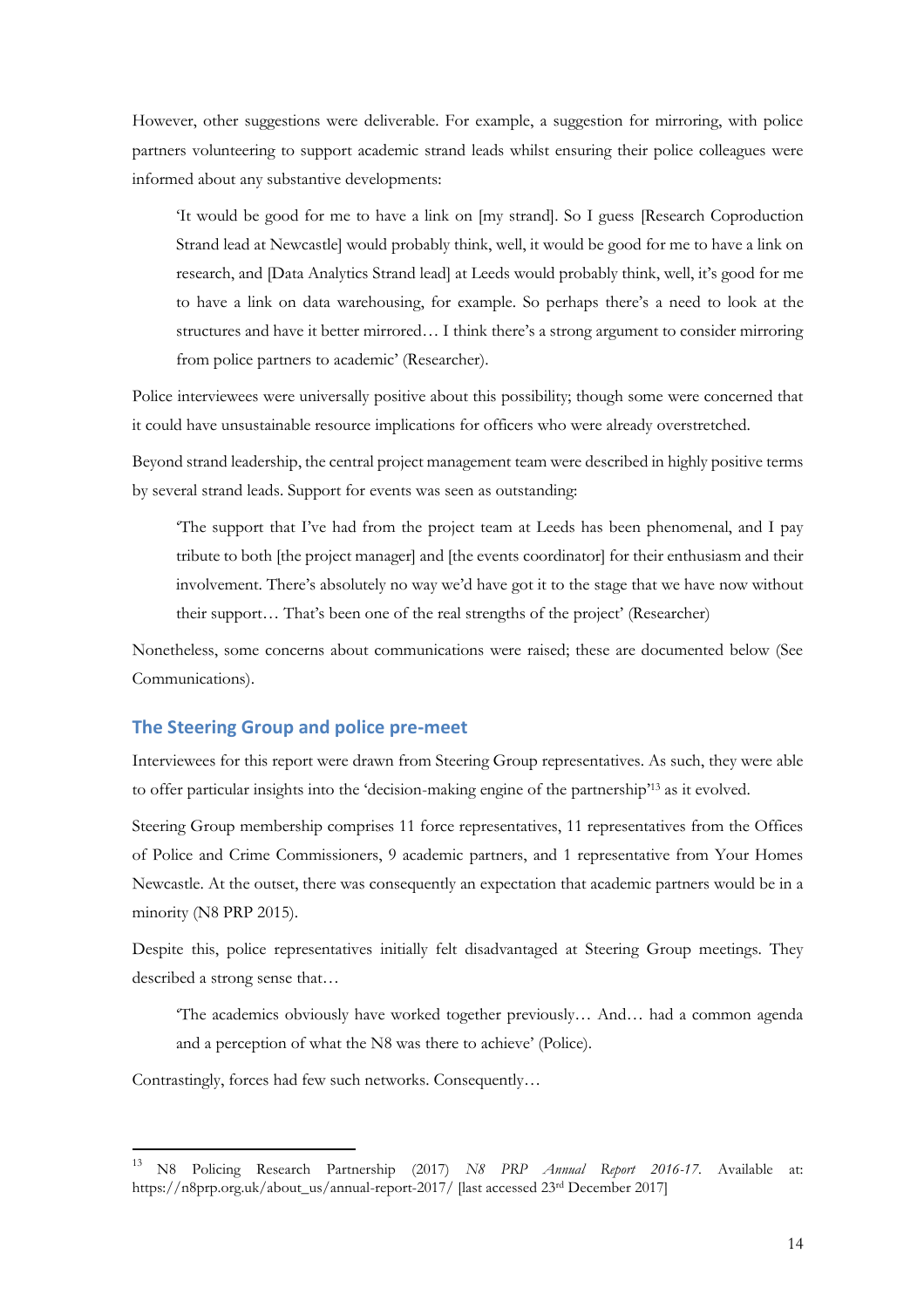'You can get picked off a little bit sitting around the Steering Group table' (Police).

Police partners consequently established a police pre-meet, taking a couple of hours before each full Steering Group to clarify…

'Have we got a view? [A]nd can we drive some of that forward?' (Police).

Police partners felt that this had been a real success. Forces gained a rare opportunity to talk with colleagues from other areas, identifying shared priorities and areas for potential collaboration.

'I don't think we have in this country easy means for police officers, even senior police officers, to actually learn or meet up with police practitioner researchers or academic researchers on policing elsewhere, at all. That's still not there' (Police).

They also felt that this was a place where discussions could be held on an equitable basis, without being disempowered by jargon, abstract discussions or concerns of being dismissed:

'I think [the pre-meet] has been critical, to be honest, because police, the police side don't feel as equipped or as eloquent as the academic side or as we perceive the academic side to be because not everybody is academically trained or experienced' (Police).

As a result, the pre-meet often became the site of substantive, engaged, and productive discussions:

'I think it was amazing… I tended to find we'd have really good discussions in the pre-meet. I mean, really excellent discussions. That I would've expected we'd have in the Steering Group' (Police).

However, these struggled to be carried over into full Steering Group meetings, which police partners widely experienced as less productive, engaging, or purposeful:

'We'd then come to the Steering Group. And it was almost. It felt a little bit tick-boxey. It felt a little bit like… updating this strand. Here's an update on this strand. Here's an update on [something else]… and the police would have their view that had already been agreed earlier on. But really there was none of this discussion…' (Police).

As a couple of police partners noted, this may have been partly because key discussions had already been held, with decisions for the full Steering Group effectively already made:

'I think it probably helped to be a bit more expeditious Steering Group, but I think the academics in the Steering Group probably thought, well there's not much debate about this, whereas we'd had the debate earlier' (Police).

Substantive decisions were thus made by police partners, which carried considerable weight in the full Steering Group.

This reflected the experience of academic partners, who widely understood that the pre-meet had been of considerable practical benefit to police partners; but found it less constructive in the context of the workings of the full N8 PRP: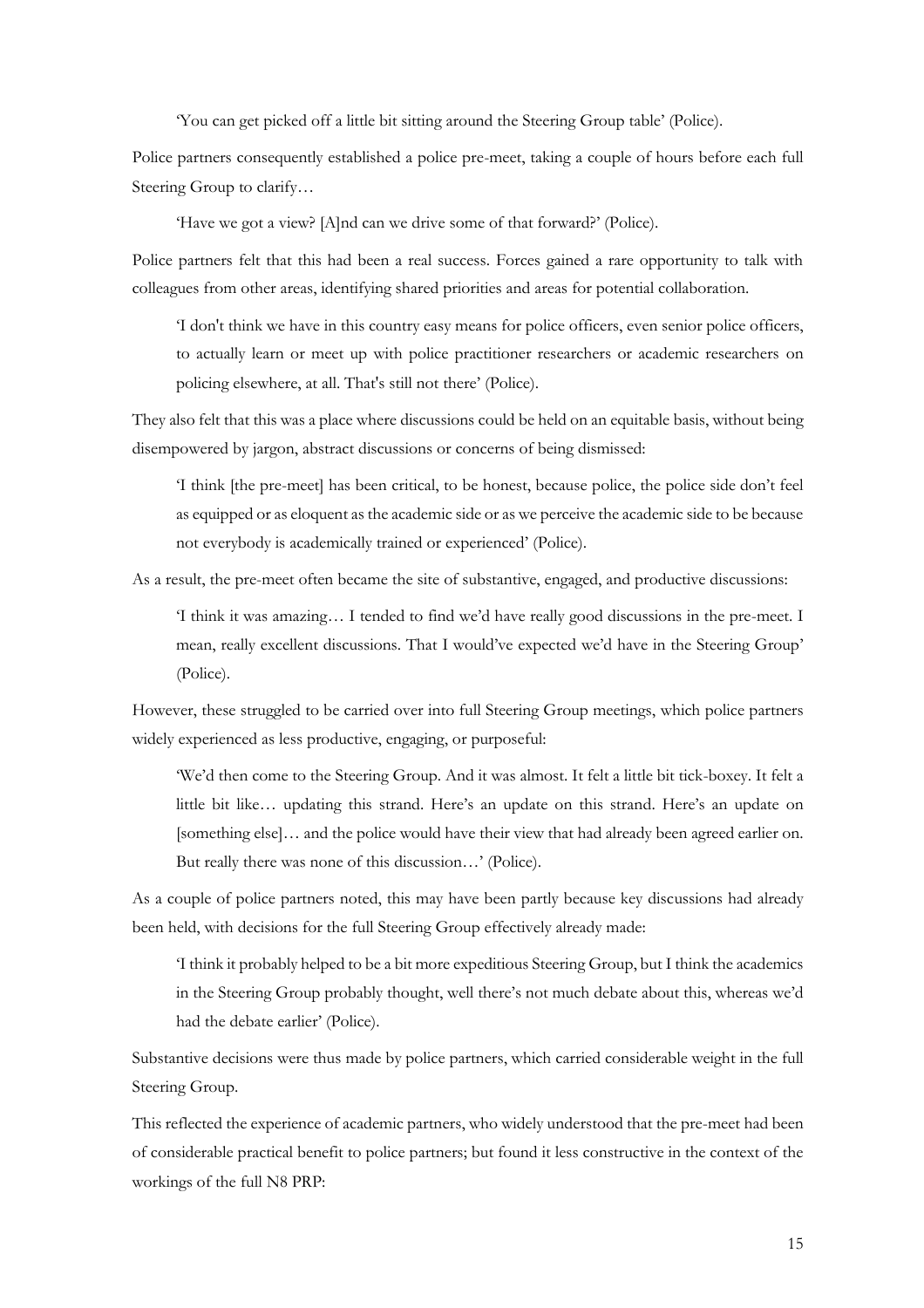'We found it very unhelpful. Not that they have pre-meetings, which, of course, is very helpful and not a problem at all, but that what's tended to happen when there were the pre-meetings is that the police partners have come to conclusions on what they think are the most important topics, but not necessarily informed by the availability of research or researchers on those topics, or the findings of research. And then those conclusions have been presented as, and "this is what's going to happen"' (Researcher).

More broadly, there were concerns that decisions made based on police priorities but without academic input had led to N8 PRP resources being inefficiently deployed:

'That focus on domestic abuse, domestic violence… is now for every meeting this year, the priority14. And I am not sure, even for the policing partners, if it's the right focus. Actually where there was a desperate need for research and for things to happen now as opposed to knowledge exchange, is on other areas of vulnerability. But we're now stuck with [domestic abuse]… [The pre-meet] is why it's happened' (Researcher).

This was a viewpoint that few police partners sympathised with. Several police interviewees identified that this decision reflected the clear view of all police forces; and they were deeply frustrated that this decision had been questioned at all:

'In the pre-meet there was a unanimous agreement that vulnerability, and vulnerability and domestic abuse as a particular theme… I was surprised and colleagues when I spoke to them afterwards were equally surprised when [the N8 PRP director], sort of, dismissed that by saying, well, we've done…there's loads of research about domestic abuse. We've done that. We now need to do something new and innovative and we said: "But if we've got an area of current, present, risk and danger that we're still not doing well, just because the research exists we've got to find out why that research isn't finding its way into practice at the very least"' (Police).

Again, this reflected a clear and persistent distinction between the way police and academic partners understood the role and purpose of the N8 PRP.

Although these tensions remained substantively unresolved, the unsustainability of a separate police pre-meet in a coproductive partnership programme became increasingly apparent. Police and academic partners began to question its role.

'The police pre-meet, I think that's changed. The word divisive comes to mind… I think if it's a partnership why do you need a police pre-meet? We academics don't have a pre-meet, we come a couple of hours later and we all get together. But I think that's now been acknowledged, and it does take time in any collaboration to build trust, and that sort of forming, storming,

-

<sup>&</sup>lt;sup>14</sup> The focus for the PIF (and subsequent small grants) in 2016-17) was established during the July 2016 Steering Group meeting. The focus on domestic abuse was based on a unanimous decision by police partners, made during the police pre-meet.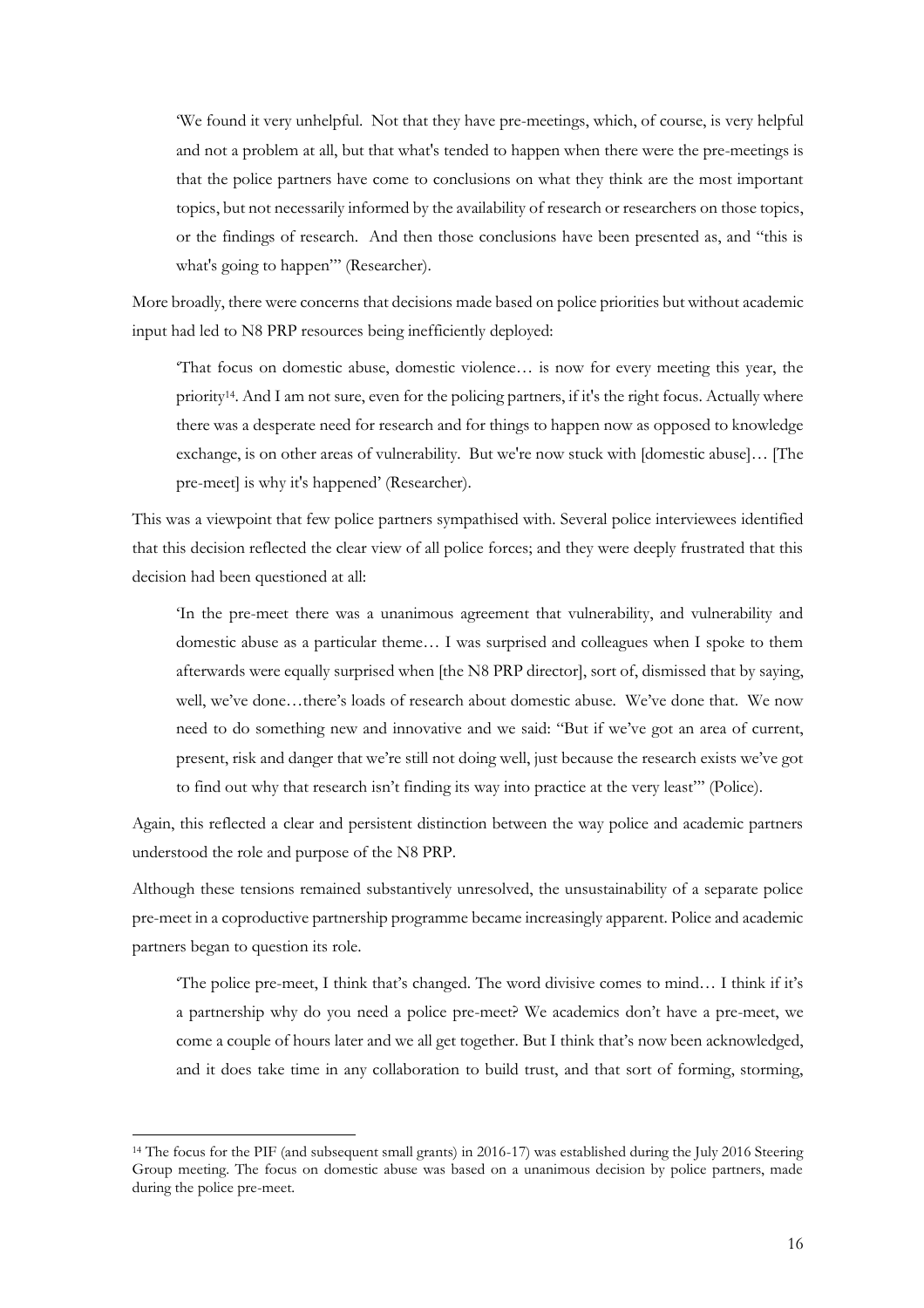norming and performing element' (Researcher).

'Why is there a police pre-meet? As a partnership I found it quite strange that there was a police pre-meet and it appeared to be  $a -$  "this is what we want to get out of this collaboration. This is what we want this meeting to be focused on," and then it would be focused on' (Police).

Alternative structures began to be discussed, and in the July 2016 Steering Group meeting police partners asked for a police Steering Group lead role to be established. By November, Steering Group minutes noted…

'Consolidation of meetings the right way to go, last meeting was a great experience and is an opportunity to iron out tensions and move forward collaboratively' (Police partner; Steering Group minutes)

By early 2017, the pre-meet had been absorbed into a longer Steering Group meeting, with all partners in attendance. This was felt to reflect growth within the collaboration:

'We're at a point now where we actually think that that hour before the steering is best spent together… I think it's interesting that now we've moved, so I think we started very, very, quite separately and now it's much closer, much more integrated' (Researcher).

Reflecting this change in the structure of meetings, Steering Group meetings also began to be jointly chaired by police and academic partners.

However, the abolition of the pre-meet initially caused some disruption. Without the time and space afforded by the pre-meet to establish police priorities, both academic and police partners identified felt the next couple of meetings had been less effective:

'[The first Steering Group after the end of the pre-meet was] [l]ess effective. The person who went on my behalf said it was a waste of time. And he goes to the OU one so he's got a comparison. Which is, which is not good. Because if you have a couple like that then people stop going and it starts not to work' (Police).

'I thought it could have been the first meeting, it could be the last meeting, there didn't seem to be any inputs brought in or any outputs. I wasn't really sure what the meeting's purpose was' (Police).

The project management team then sought recommendations from police partners as to how this might be addressed. Subsequent interviews and informal discussions suggest these early difficulties have been at least partially resolved, and this will be explored in future work.

#### <span id="page-17-0"></span>**Communications**

One pressing, outstanding issue is that almost none of our interviewees had a clear sense of what was happening across the full partnership. Academics knew about developments in their own strand, and perhaps one or two others: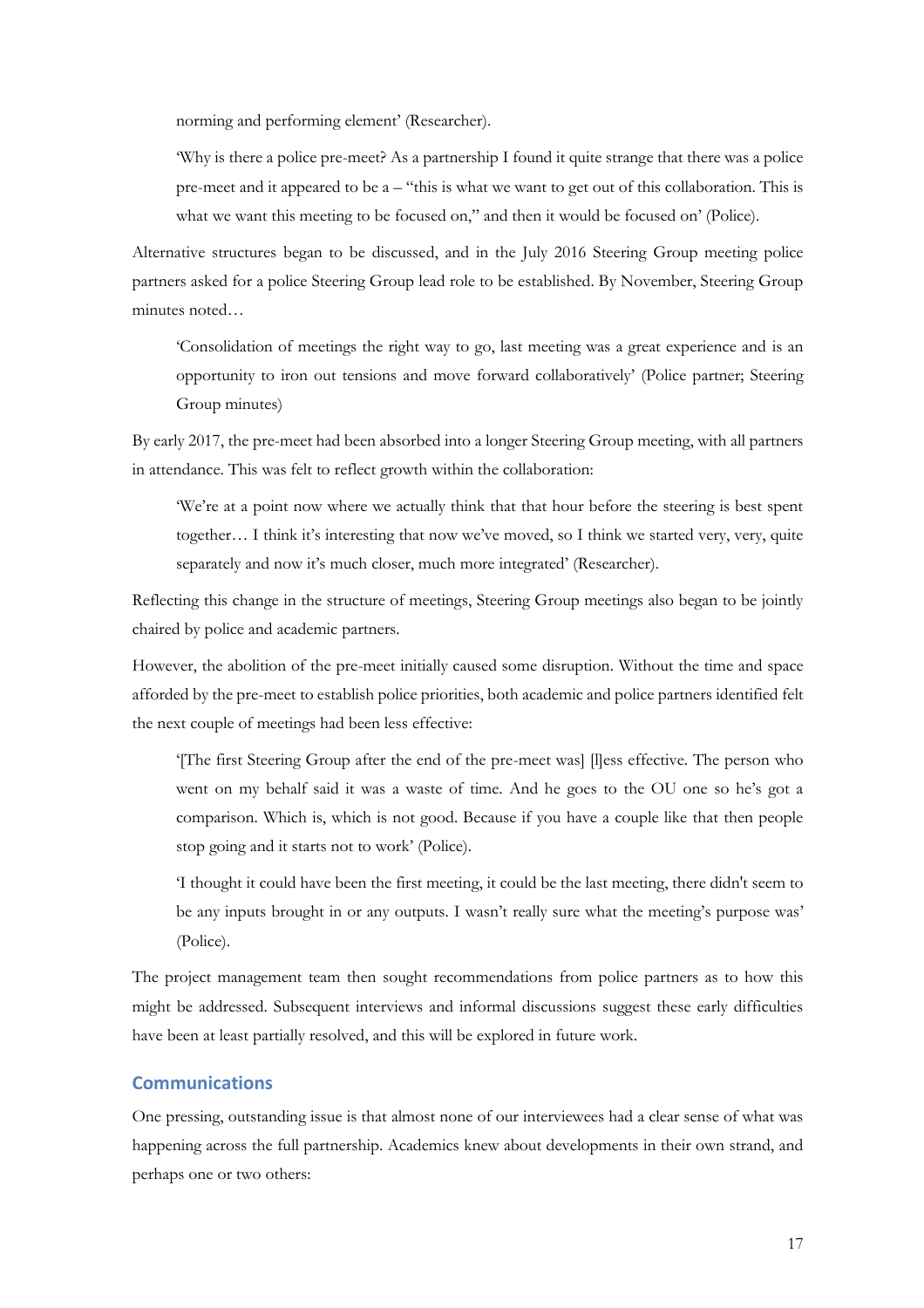'I imagine [the PRP management team] might have a good understanding [of the N8 PRP]. I don't know, but it's not disseminated across the partners' (Researcher).

'How are the deliverables being monitored and evaluated? I don't know. It would be nice … to see where everybody is. Like, I'm a lover of maps that say, for example, this is where we are, this is what we're going to do for the next year. And I haven't seen that' (Researcher).

'One thing I will say, and this is probably down to me rather than N8, is I don't feel as *au fait* with some of the work streams and some of the strands as perhaps I ought to be. I think it's difficult for each of us to be fully aware of the whole' (Researchers)

Police partners often felt less informed about both current programmes of work, and the N8 PRP's future plans:

'I get the sense that the leadership is there to organise the Steering Groups, have a vague idea of what's happening within the next 12 months and those things are being planned for. I don't get a sense that there's a strong collective understanding that we know where we're going and how we're going to get there in each of the five years' (Police).

Whilst a couple of police partners felt that this was their fault (I get all the papers circulated and things like that so… there's no reason that I shouldn't be (Police partner)), this experience was very widely shared by interviewees.

## **Building relationships and networks**

#### **Catalyst for relationship-building**

Relationship-building was widely seen as one of the 'big wins' to come out of N8 PRP membership.

'I think the networks is brilliant… There's just so many cross collaborative opportunities I think, it's really good' (Researcher).

'It's about cohorts of contacts, isn't it?' (Police).

These relationships came with significant benefits. Through events and the N8 PRP's register of experts, police partners had gained a means of accessing research expertise on a plethora of subjects:

'Based on the themes that we were kind of looking towards, things like new repeat victimisation, predictive policing, she was able to identify people within the N8 who I could then approach and that was amazing… That's like gold, isn't it' (Police).

'The fact that we've now got a list of academics on any sort of given subject, we can go to and say, come and help us and what have you' (Police).

Concomitantly, academics found that the N8 provided a conduit for smooth communication, with readily identified police contacts and the recognised N8 PRP brand name breaking down barriers that could obstruct or slow down research: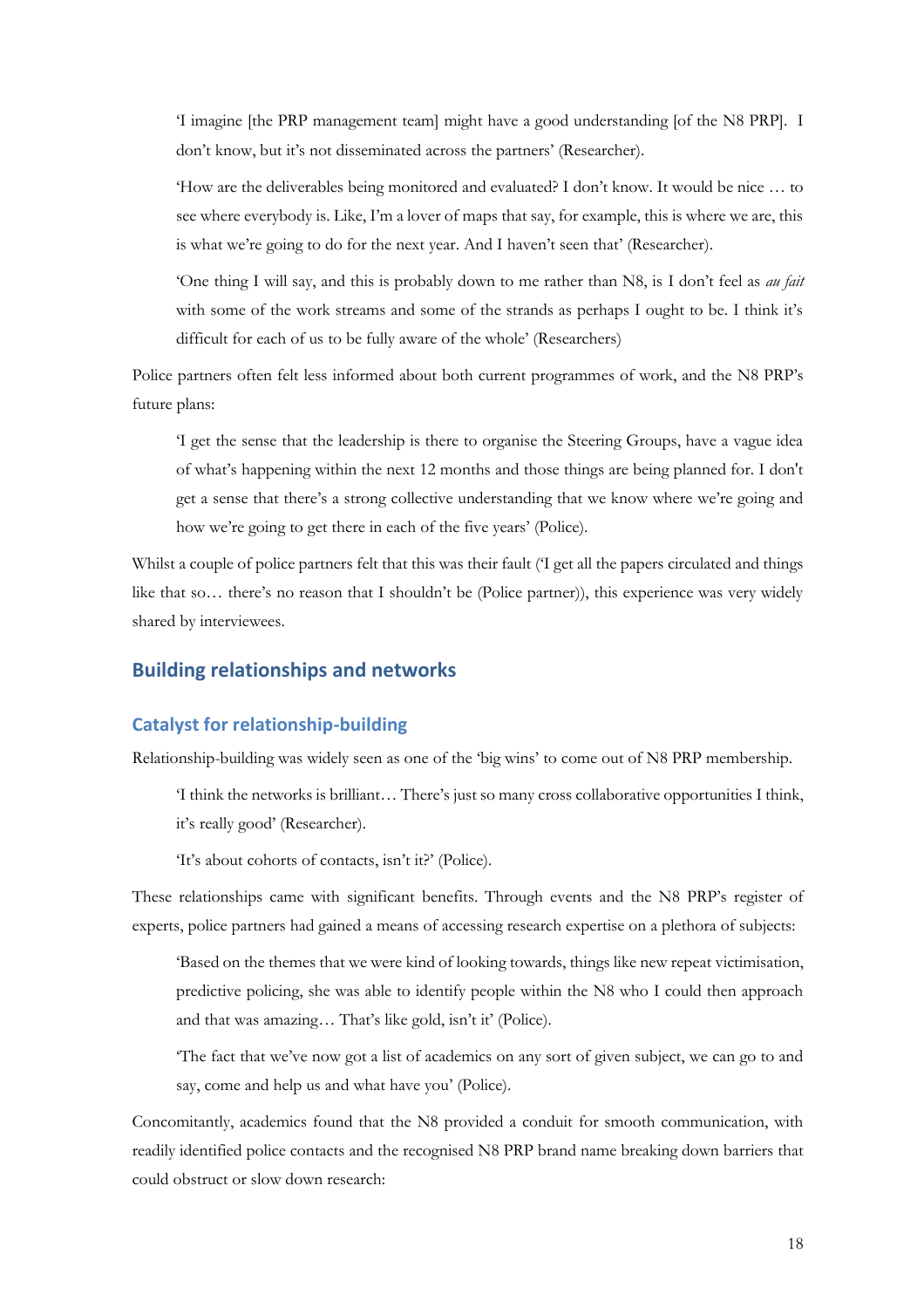There definitely seems to be an – this is an  $[N8$  PRP director word – a conduit for facilitating transactions. I didn't have any pre-existing relationships with police forces and my first questions actually on this post was, "is there a certain person that I need to go through to request, to do research?"' (Researcher).

#### **Events**

Attendance at N8 PRP events was one significant vector for the formation of relationships, emerging from serendipitous contacts and informal conversations:

'It has to be investing in relationships, because once you've got the relationships right, you do all sorts of other things through it… If you ring someone out the blue just cold, okay, you… But if you know the individual…As I say, I feel I could ring some of those people from the N8 conference and have a chat with them now, and have a different relationship with them even though I've only probably talked to them 5, 10, 15, 20 minutes' (Police).

For a couple of police partners, this had led to the development of training partnerships:

'[We gained] links to Canterbury University which I realise aren't part of [the N8 PRP]… But certainly their President… was at the meeting at Sheffield' (Police).

Whilst for multiple academics, contacts made at events had led to bids for research grants:

'So someone else came up to me on Friday … who I must have met briefly [at an event], who then said to me, we've just got a new … project … this would be a great place for people to be able to come and talk about that project, get some ideas, meet some people. Can we do something with that? I'm going to pass your name onto them' (Researcher).

'We have a grant which came from conversations at the N8 conference in the summer [of 2016] at Weetwood Hall' (Researcher).

#### **Small Grants**

The second main vector for relationships came in the form of the annual call for small grants, a process that nearly half of all interviewees had participated in. The requirements of the small grants process<sup>15</sup> meant that individuals often had to develop new partnerships with N8 colleagues in order to submit a bid:

'Because this was an N8 project it meant that I needed an N8 partner… So that straightaway led to a relationship that never would have happened or isn't likely to have ever happened had it not been for the N8. And it opened the door to us collaborating on something again' (Researcher).

Several of these nascent partnerships thrived, leading to the establishment of whole new networks

 15 '…both a University and an N8 Policing Partner must be identified on the application' (N8 PRP 2017:3)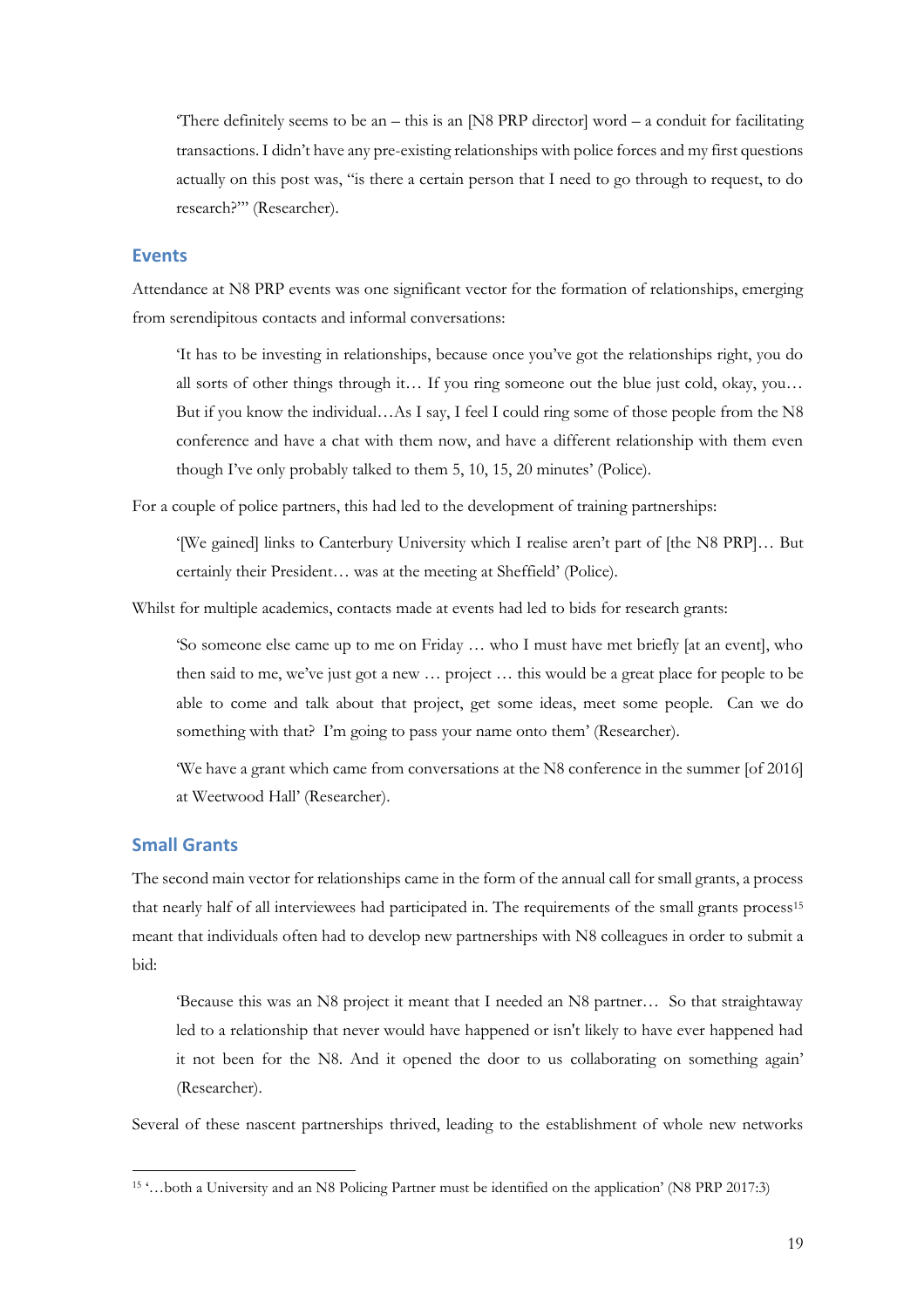based on strings of relationships:

'I was co-I on one of the N8 small grants and there was a pre-existing relationship between [named] university and [named force area 1]. Who were enabled to set that project up so to speak. And then because the N8 had also included me I now have a relationship with [force area 1], and off the back of that relationship with [force area 1] I've been able to forge a relationship with [force area 2]' (Researcher).

'We're now, our research team is now going through level three vetting with [name] Police, having met through this process, and now we're going to work directly with them on research projects that they're interested in, and we're interested in, setting up PhD case studentships with them, Masters, dissertations with them, and then I think there's just little questions that are really hard to answer as an academic, but so I've got a question around the way that coercive control has now been put into the counting rules. But I can go to there, and I can speculate with what I think, and I can ask people if it's right or wrong, or you know?' (Researcher).

In this context, a feeling that the N8 PRP had triggered a paradigm shift in relationships was not uncommon. Moreover, a couple of academic partners identified that they had been drawn back to policing research by the N8 PRP after some years working in different fields.

## **Coproduction**

#### **Defining coproduction**

All interviewees were asked about their understanding of coproduction and its place within the N8 PRP. Understandings of the term broadly aligned, though with some differences in terminology and emphasis. Notably, police partners defined discrete occupational roles and impact as cornerstones of coproductive work:

'[Academic and policing partner] get together and work together so we've got the academic brains [and] the sort of operational muscle. It comes together to solve a problem using academic research, academic methodology, and practical policing to deliver some recommendations that advance policing' (Police).

'The academics come with the theory, we come along with the reality. Put the two together and make recommendations about what could be improved and learning. The academics will take away that understanding of the organisation I guess, we will take that understanding of the theory and how it can be applied in reality' (Police).

Contrastingly, academic interviewees placed more emphasis on process, shared responsibilities, and blurred organisational boundaries:

'It's about working together with no specific lead. It's a shared and distributed responsibility. Where you've got a shared sense of ownership and shared outcomes that you're moving towards,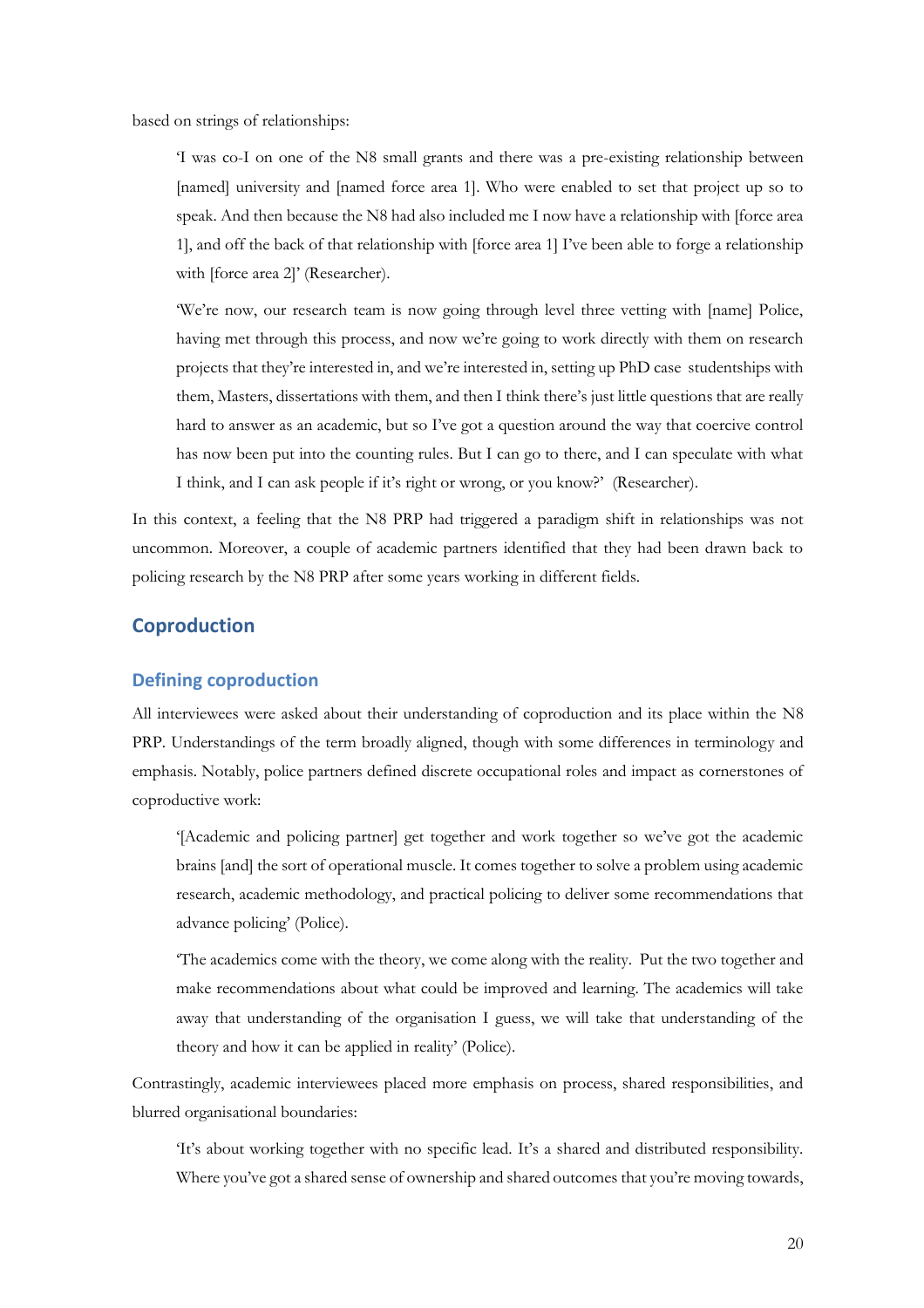and coproduction is working equally in terms of delivering' (Researcher).

And, indeed, this account broadly reflects the (academic) literature<sup>16</sup>.

#### **Implementing coproduction**

The applied limitations of coproduction in the context of the N8 PRP were noted by several interviewees. Some felt that, in the context of an enterprise designed, initiated, and led by (funded) academics, the term 'coproduction' was inappropriate:

'Co-production isn't the term that I would use. I prefer the knowledge exchange. I don't know, I mean co-production is a continuum, isn't it? And I think we are doing a disservice, I often think if you use the term co-production when you're less along that spectrum' (Researcher).

However, there was a sense that even if full coproduction could not be realised, some areas of the N8 PRP's work were likely to be amenable to elements of coproductive work

'I think my view would be there's no perfect model of co-production and we can't be coproductive at every single stage, it's just unrealistic, but at various points we can work better, and harder, to be more co-productive. Whether that's in the design of a project, in the delivery of a project, or in the way you collect data, or in the way you analyse it. It's just a continuum' (Researcher).

There was, more broadly, strong interest in identifying points of collaboration, even if full coproduction could not be realised:

'I think there is some separation of roles obviously, but there are different points across the project, where we meet and that co-production does take place' (Researcher).

#### **Coproduction vs commissioning**

-

One prominent challenge to realising coproduction was the persistence of commissioning models. Commissioning offered a straightforward framework for understanding the relationship between police and academic partners, and it structured the work of some other collaborations17. Moreover, the structure of the N8 PRP was felt to invite commissioned research, as the discrete roles of academics and police were enshrined within the Catalyst funding model, within its leadership, and within its delivery structures:

'Customers? Or partners? [The N8 almost has] the academics going away and doing the work that they think the police want. And then the police receiving that. And feeding in and commenting. Which for me is almost a customer-client relationship rather than a coproduction

<sup>16</sup> See, for example, Campbell, H.; Vanderhoven, D. Knowledge That Matters: Realising the Potential of Co-Production. Available online: [http://www.n8research.org.uk/media/Final-Report-Co-Production-2016-01-](http://www.n8research.org.uk/media/Final-Report-Co-Production-2016-01-20.pdf) [20.pdf](http://www.n8research.org.uk/media/Final-Report-Co-Production-2016-01-20.pdf)

<sup>&</sup>lt;sup>17</sup> The N8 PRP also set out its 'police-led research commissioning process' in a document disseminated in late 2016. It is not clear that this was widely used, and no interviewees described using it.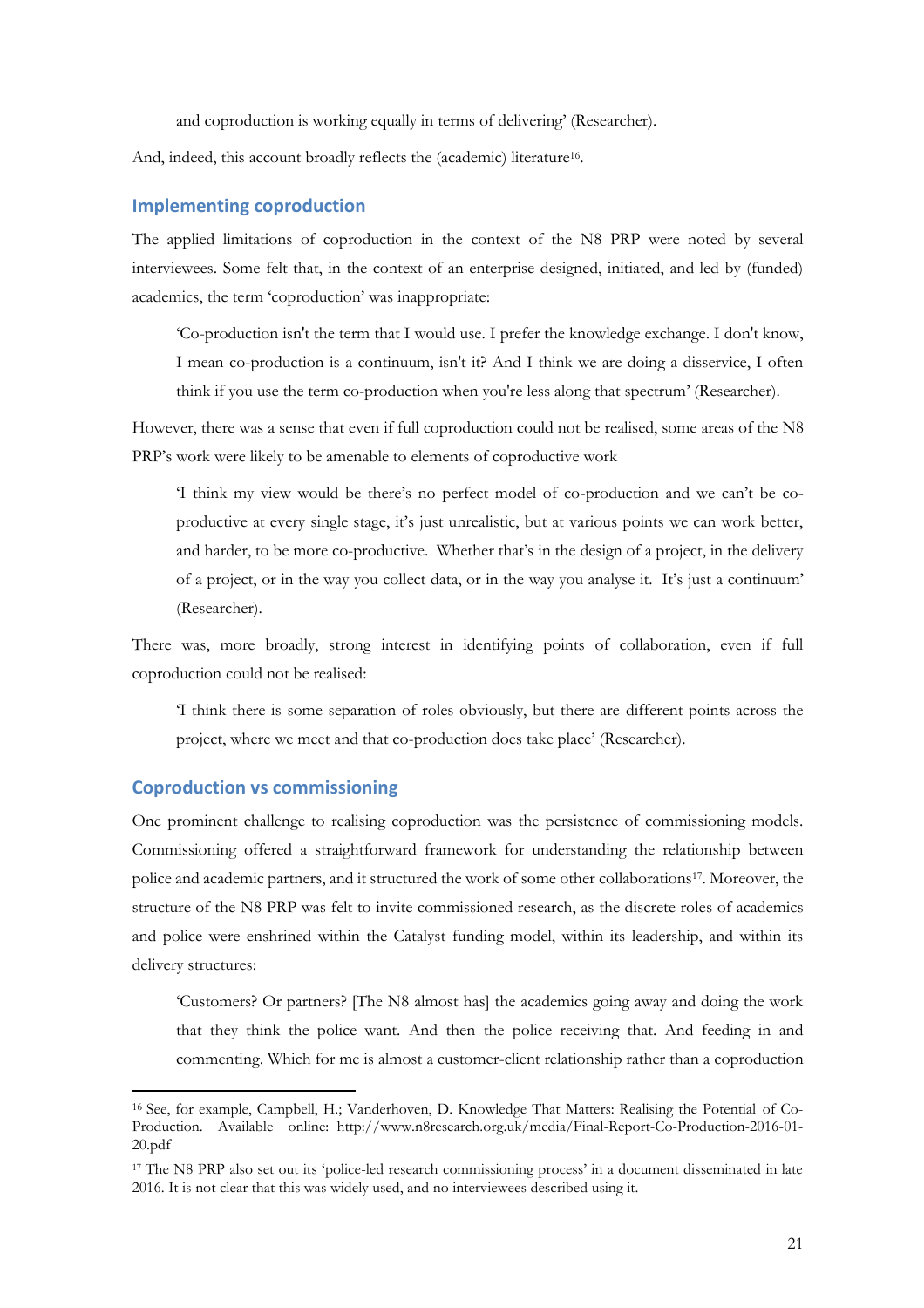relationship' (Police).

Nonetheless, several interviewees (predominantly academics, though including a couple of police partners) described being keen to establish processes that blurred organisational boundaries, and gave more weight to shared, iterative, emergent research processes. As the following interviewee suggested, coproduction was seen as one way of moving towards delivering high quality research capable of delivering real-world impact:

'Co-production… gets away from that idea of commissioning. [Which] is something that's easier for us, because you commissioned it, I did what you said you wanted me to do, go away, if you don't want to use it, you don't use it or whatever. [But] it's not very good research, because the confines are so narrow and the questions that it's asking are so narrow… Academics don't often know what the best questions are… so, you know, I think there is something to be said for that kind of moving and trying to break that model of commissioning' (Researcher).

Perhaps more importantly, some steps towards embedding coproduction within research were also clearly apparent – for example, in the calls for small grants, which required the involvement of both police and academic partners from the outset.

#### **Institutional penetration**

The long-term sustainability of the N8 PRP relies on relationships gaining an institutional footing. Time and time again, both academic and police partners identified that varied attendance at N8 PRP meetings and turnover within posts presented real challenges to establishing persistent relationships:

'Keeping in touch with the police is incredibly difficult, because of the churn in senior officers and because of the scale of transformation of policing, because of the cuts and so on…' (Researcher).

'There were a lot of faces around the table that I didn't recognise and… that probably isn't helping' (Police).

'We change people regularly. If you look at attendance at the Steering Group I am now the only one who has been to nearly all the meetings from the beginning. I think everyone else there has been at least one representation or change or more' (Police).

Police partners generally identified that they had sought some means of disseminating N8 PRP information within their forces, and ensuring that training places were well used. One force area had developed a dissemination structure, with individual officers tasked with following the work of specific strands, and providing updates to colleagues. The same force area asked that anyone who attended a N8 PRP event communicated key messages to their colleagues:

'Whenever we send anybody as a force, we always say, can you write a report about it or a few notes about what you've been to? So they give that back to me and then I can give that to the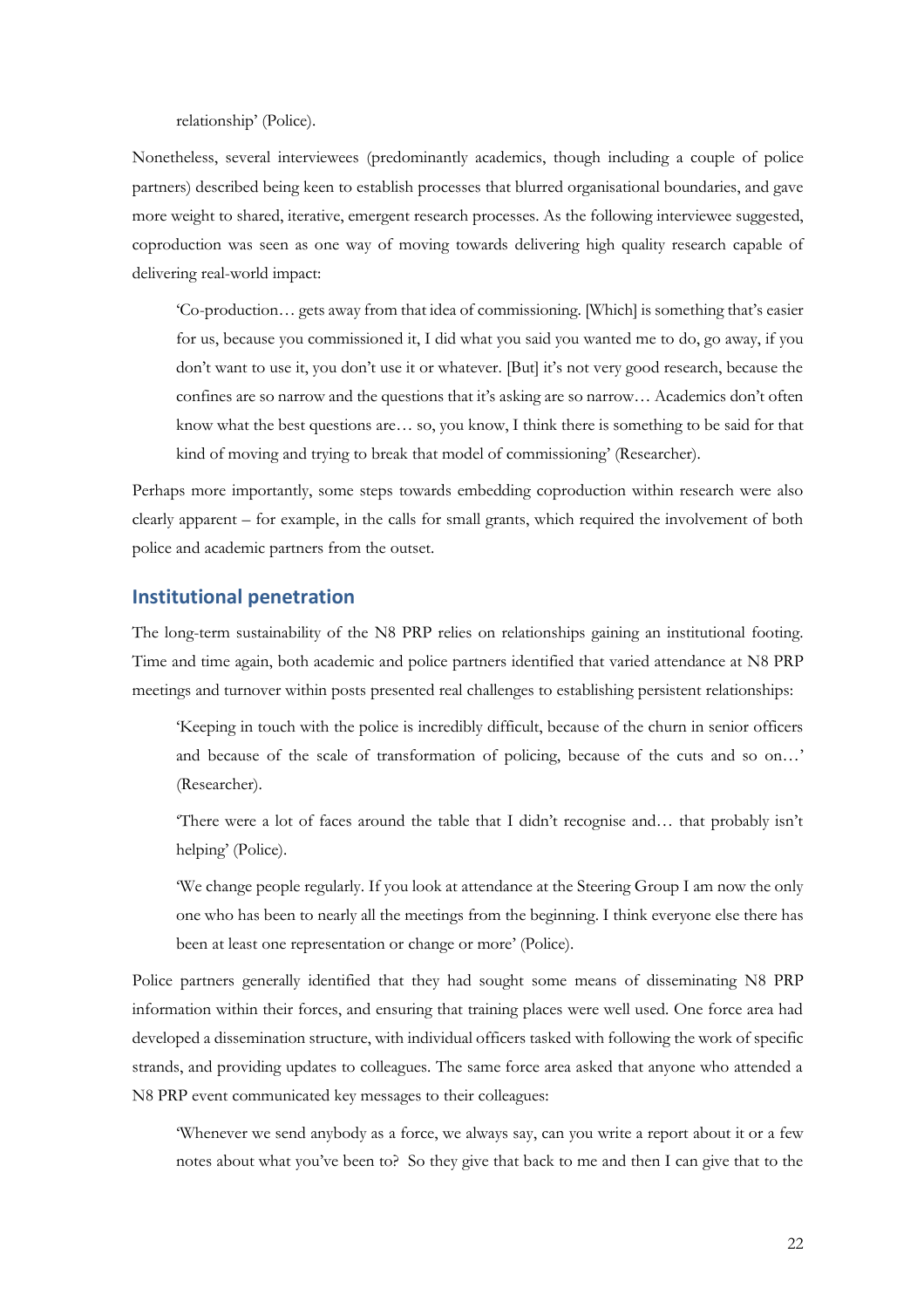PCC's office if they request it' (Police).

This tapped into a broader framework; the force's Steering Group representative maintained a spreadsheet of benefits the force had secured from the PRP, so that these could be quickly provided should anyone ask what benefits were being gained from involvement in the programme<sup>18</sup>.

From a police perspective, active efforts to engage forces on their own terms were also seen as particularly helpful for establishing the N8 PRP's reputation. Thus, several police interviewees identified that visits by the strand lead for Data Analytics and the N8 PRP director had very effectively communicated and / or 'sold' the value of the N8 PRP to key stakeholders and senior officers.

Academic interviewees were almost invariably clear that they had senior institutional support for their engagement with the N8 PRP, and a small number had also found ways of disseminating information about the N8 PRP around their institutions. In some instances, this had supported the development of relationships between academics, and between faculties:

'In the School, we do report back about goings on in the N8, and also notify them about any events that they may be interested in. We have a mailing list for the super group, and that enables us to do that. And we do get regular questions about them. So that's proved very useful' (Researchers).

However, there was also a broader sense that academic colleagues were uncertain about the N8, and about the N8 PRP more broadly:

'I think there's loads of confusion around N8 generally… if you say, N8 people tend to go, oh do you mean the stuff in Laker? And you say, no, and they say, oh you mean food security? No, policing research partnership. Oh, what's that then?' (Researcher).

'Even within our school I don't know that people know exactly how to engage. I think. Obviously we have [a senior staff member engaged with the PRP]. He'll mention it at every given opportunity and shout it from the rooftops. But even then there's perhaps a lack of understanding about what we do' (Researcher).

Across these accounts was a feeling that clearer deliverables or products might support the N8 PRP in becoming a more visible presence. For example, colleagues in some universities were thought to be waiting for clear, accessible data (or data access systems) from Data Analytics. This resonated with the consistent message from police partners, who routinely emphasised that the routine dissemination of N8 PRP-branded products outputs would greatly assist them in selling the N8 PRP amongst their own colleagues:

'And I think other police partners will say. We're still trying to get a sense of – what's the

<u>.</u>

<sup>&</sup>lt;sup>18</sup> Highlighting the fragility of institutional ties, the officer responsible for establishing this dissemination structure moved on, and it appeared to have been discontinued. Despite being one of the most advanced processes we encountered for disseminating N8 PRP information within an institution, it thus appears to have been largely reliant on a single individual.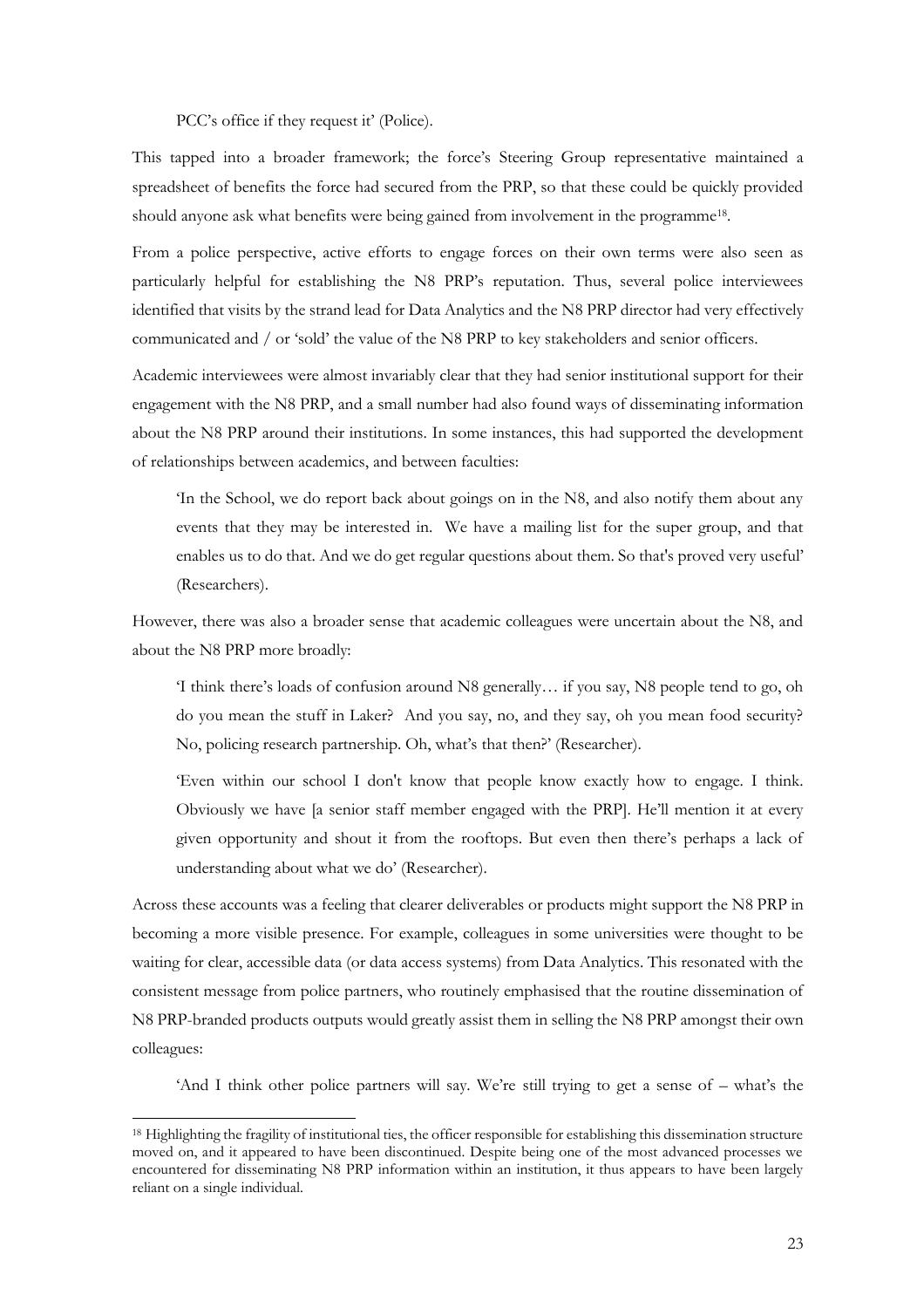product? What's coming out at the end of this? What are we seeing? … I think there's a need to. I use the word market carefully. Because it's not about glossy brochures and websites. Although they are important. I think again it's about marketing the practicalities' (Police).

## **Negotiating organisational culture**

As might have become apparent over the course of this report, most interviewees acknowledged a need to recognise and manage differences between the cultural expectations and needs of police and academic partners. These broadly fell into three categories.

#### **Language**

Firstly, a broad selection of interviewee acknowledged that academic language and processes could exclude police partners from accessing research, or engaging in substantive discussions.

'One of the things the police have said to me several times is, we can't access the journals that the research is in, and even if we can, we can't understand it 'cause it's all in jargon, 'cause you've got to write in a certain jargon to be internationally outstanding. So there's these really big tensions in the system that I think are problematic' (Researcher).

'Because most of us in policing don't use academic terminology or we don't necessarily speak the same language all the time and I think that can be a real challenge. That can sometimes, you know, from one side or the other create a sense of dismissal, that, well, I've not understood what you've said as an academic so therefore you're not in touch with reality so therefore you haven't got anything to say to me or you've said something in a rather cack-handed way, it's not particularly elegant or structured so therefore you might be a bit thick' (Police).

The police pre-meet had been one means of ensuring that police felt able to participate fully in discussions amongst people they knew to be their peers. The extent to which this has been overcome more broadly (and perhaps within this report) is not yet clear. Certainly, police interviewees have continued to voice concerns about academic language and jargon.

#### **Timescales and updates**

Secondly, there was a clear recognition that academics and police partners worked to different timescales.

'We tend to because of the nature of who we are and what we do, we tend to have to do things very quickly and tend to be emergencies or urgencies at the very least and we have to focus on that which look to cause the most harm and not necessarily that which is the most interesting' (Police).

The impact of this could be seen in nearly every area of the N8 PRP's work. For example, police partners with large workloads and oversight for multiple complex programmes felt a real need for clear, succinct communications and updates: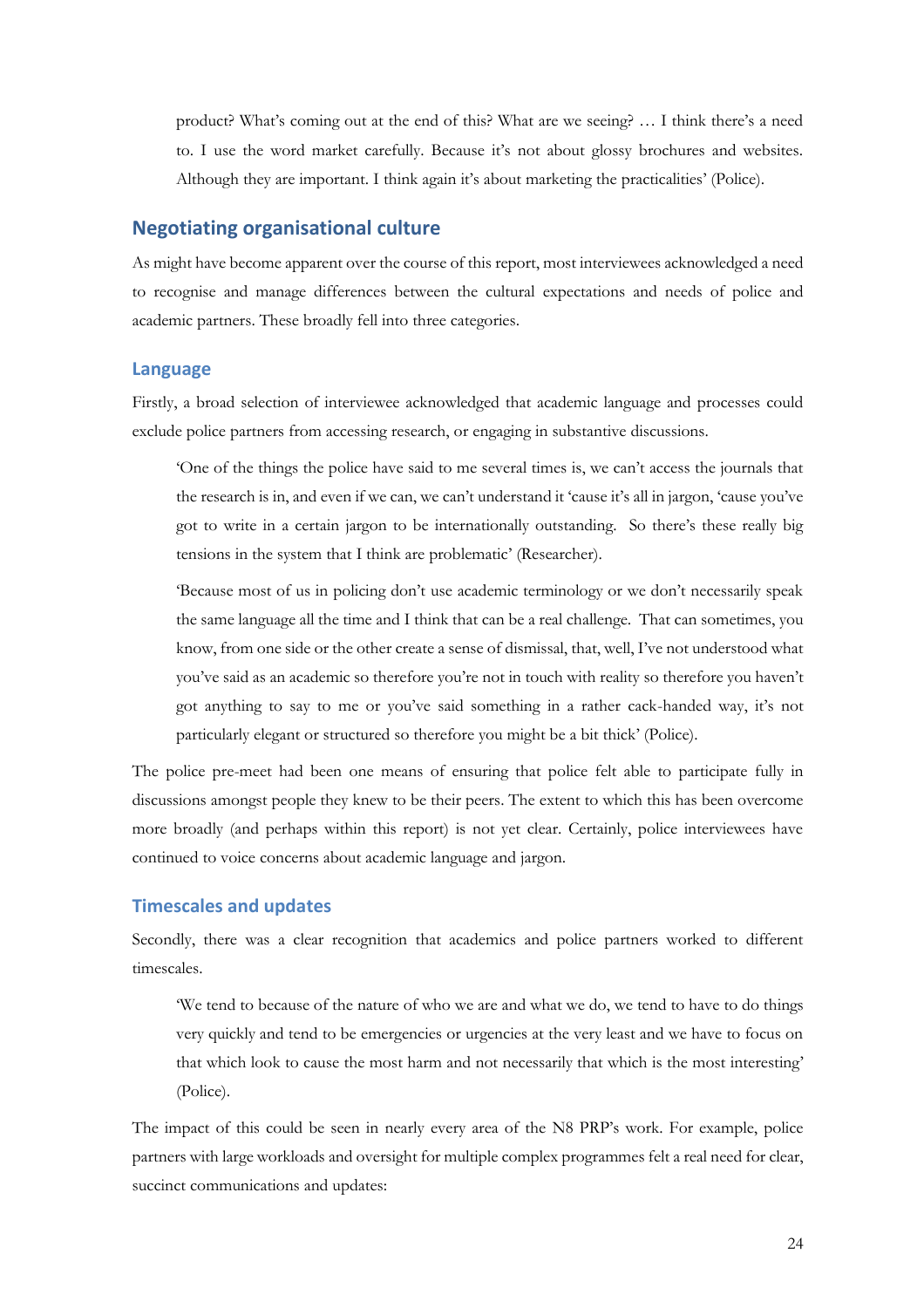'We deal typically we communicate in the headline terms, it's headlines all the time, we don't have the time to get beneath it' (Police).

'I like to see things on one page… I don't see how it's so difficult to put what everything that's happening in N8 on one page' (Police).

For the most part, N8 PRP communications were not felt to be meeting this need.

Secondly, timescales shaped police partners' research priorities, and research needs. As documented repeatedly in this report, this led to a requirement for research to provide evidence that could lead to clear operational guidance:

'Police forces historically are interested not in the why but the what. So there's a fight in the car park I don't need to know why there's a fight I just need to know what to do about it' (Police).

It could also lead to police partners responding to immediate organisational priorities that, from the perspective of academic interviewees, were not well-suited to research. Time and time again, police partners highlighted the need for impact, or closing the 'implementation gap' to ensure real-world change:

'If we don't nail this or begin to understand that this gap between research and implementation into practice, you're in danger of just writing things which are interesting and on the periphery. It's when you can identify something that then has a tangible, sustainable difference which is why we're all challenging DASH<sup>19</sup> because DASH is being brought in on the basis of little or no evidence and some of us believe it's actually causing more harm than good' (Police).

For academics, this was widely seen as a suboptimal or potentially inappropriate use of research resources

'I think what's going on is what typically goes on, which is timescales. The strategic timescales for very senior officers tends to be set by political priorities and government timescales, and scandals and all those sorts of things. Nationally, I don't mean in their force. And those things are where action has to be taken, for example, for the inspectorate, within the next nine months. Whereas that is not the research timetable. That is the knowledge exchange timetable' (Researcher).

Differing cultural timescales were thus seen to have a wide-reaching impact on all aspects of the PRP.

#### **Outputs**

<u>.</u>

Finally, as noted, police partners repeatedly emphasised a need for clear, visible outputs. Without exception, police interviewees stated that research was of little or no value to them if it did not have an operational impact:

<sup>&</sup>lt;sup>19</sup> The Domestic Abuse, Stalking and Harassment risk assessment tool.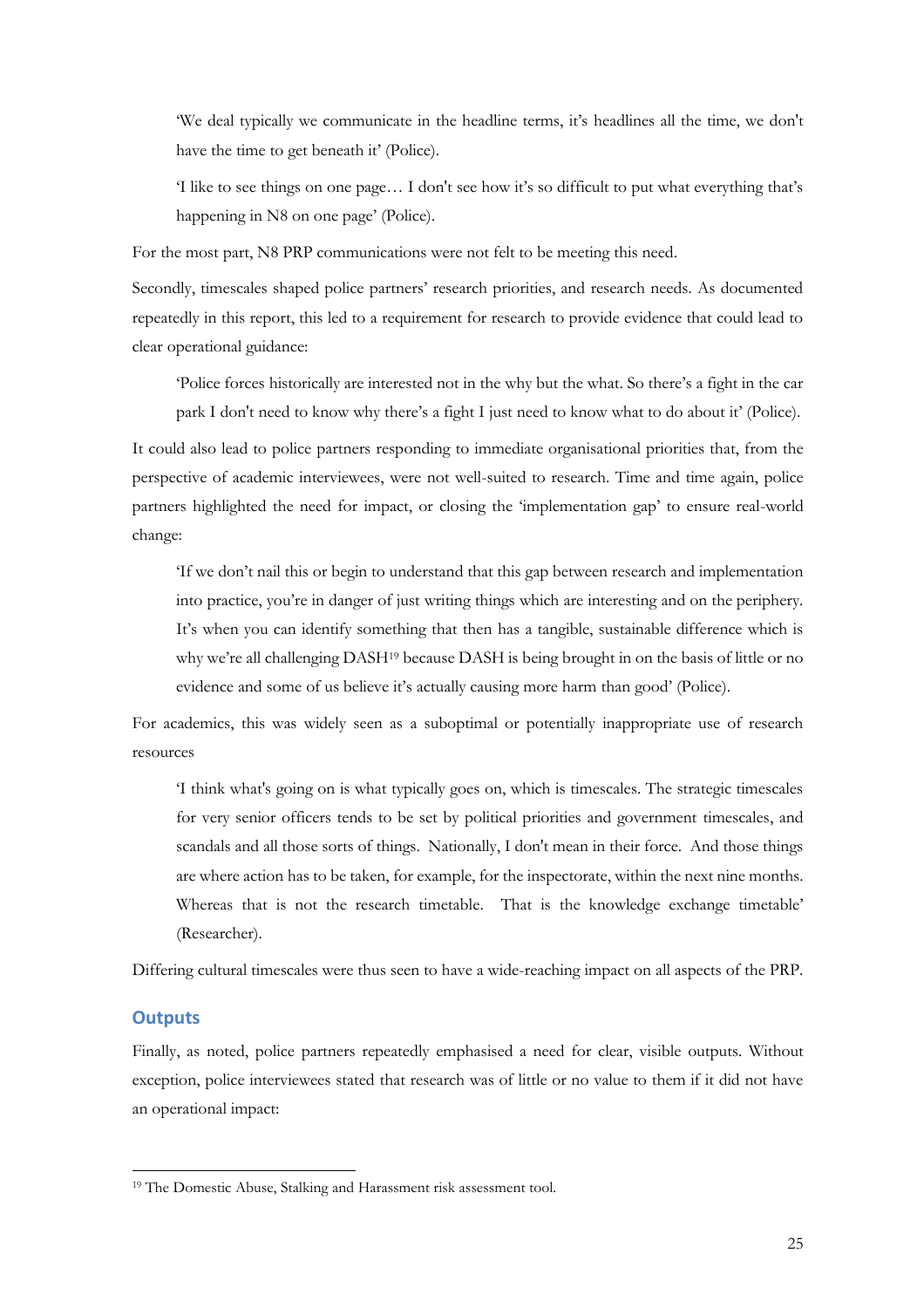'We need to see some of the outputs. What's actually there that we can pick up and take back to force. And it needn't be huge massive things. I talk about things I brought into this force… but again it's just something quite simple, quite easy to show us well here's 5 minute PowerPoints to show us the kind of things we're working on with the OU. We almost need a couple of easy show-mes from the N8' (Police).

'If we don't have anything coming out of the research that allows us to do things differently, then from a practitioner perspective it's difficult to see the value' (Police).

Based on this primary goal, police and academic partners described different approaches towards evidence. Police partners clearly saw evident benefits to conducting large-scale, quantitative research – preferably in the form of randomised control trials (RCTs).

'It appeals to me that the focus is on RCTs from a policing perspective because you ultimately want to make decisions about the way you do things in the organisation. You need really robust research that says actually, you know, this is real, you've met all of the variables, made the change. Whereas the more qualitative side I really see the value of that, absolutely it's necessary and you really need that understanding of concepts to scale up to organisational change, but it doesn't necessarily help do things differently' (Police).

'I think everyone has been told that RCTs are the gold standard. And that they're at the top of the evaluation triangle, and that's what you should be aiming for' (Researcher).

The purpose and benefits of qualitative research were less clear. There was a widespread sense that it was hard to draw on qualitative research to drive direct (or generalisable) changes in practice, and this limited both its utility and its value. This, perhaps, reflected a broader difference in understandings of evidence. Police partners tended to see quantitative evidence as relatively unproblematic, and such research as something that could provide clear guidance for changes to operational policing. Academic partners described a more nuanced view of the ease with which research could translate into practice, based on the acknowledged limitations of research, the commonplace nature of small effect sizes, and routinely contradictory findings.

# **Concluding thoughts**

Across multiple areas of this report, two themes persistently reappeared. The first centred on a tension between process and outcomes. Broadly speaking, academic interviewees framed many aspects of the N8 PRP in terms of processes. The purpose of the N8 PRP was to establish and develop relationships and capacities; 'coproduction' was understood as a process of coming together; policing was to be changed by enhancing awareness of methodological complexity; research was conceived of as an iterative and ongoing process, with a complicated relationship to practice. Contrastingly, police partners tended to frame answers more in terms of outcomes. The purpose of the N8 PRP was to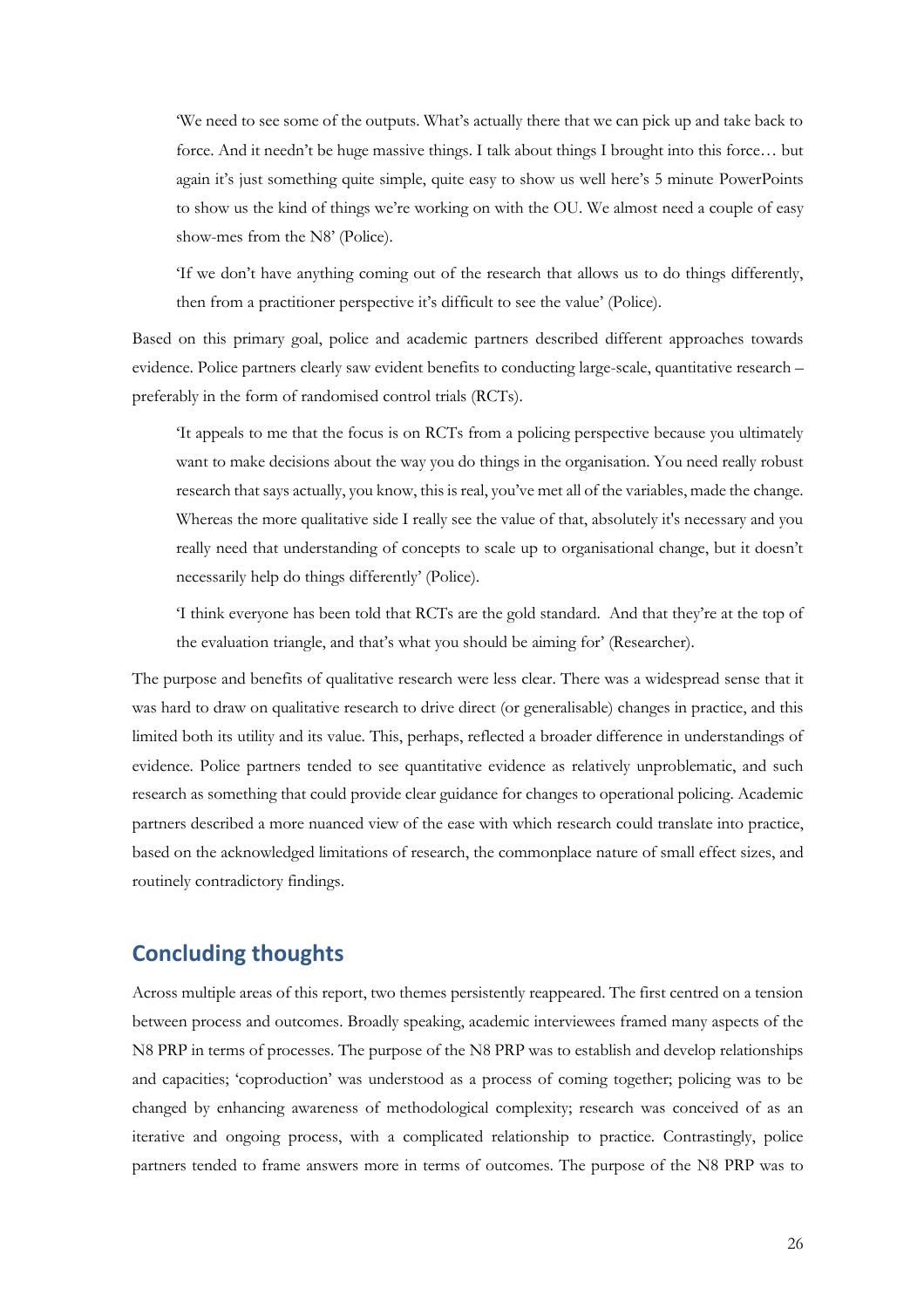deliver products that could make manifest changes to frontline practice; 'coproduction' was understood in terms of coming together 'to deliver some recommendations that advance policing'; policing was to be changed through clearer guidance, established by a research base that was more clearly aligned with policing priorities; and research was conceived of as a fundamentally unproblematic enterprise capable of delivering clear answers to real-world questions.

Secondly, questions of ownership also persisted across multiple domains. Police partners felt that the N8 PRP should clearly align itself (and any emergent research) with police priorities, whilst academics often argued for clearer independence. The Steering Group served to focus some of these tensions. Police partners described isolated, excluded, or 'picked off' in mixed meetings with academics (who they widely saw as more cohesive), and so set up a discrete 'police pre-meet.' This, in turn, was seen as divisive by academic partners, giving a unified police voice too much influence over N8 PRP processes. This, then, was replaced by a system in which Steering Group meetings were joint-chaired by an academic and police partner. Nonetheless, some concerns persisted amongst police partners who noted that both the leadership of activity strands and the directorship of the N8 PRP lay exclusively in academic hands.